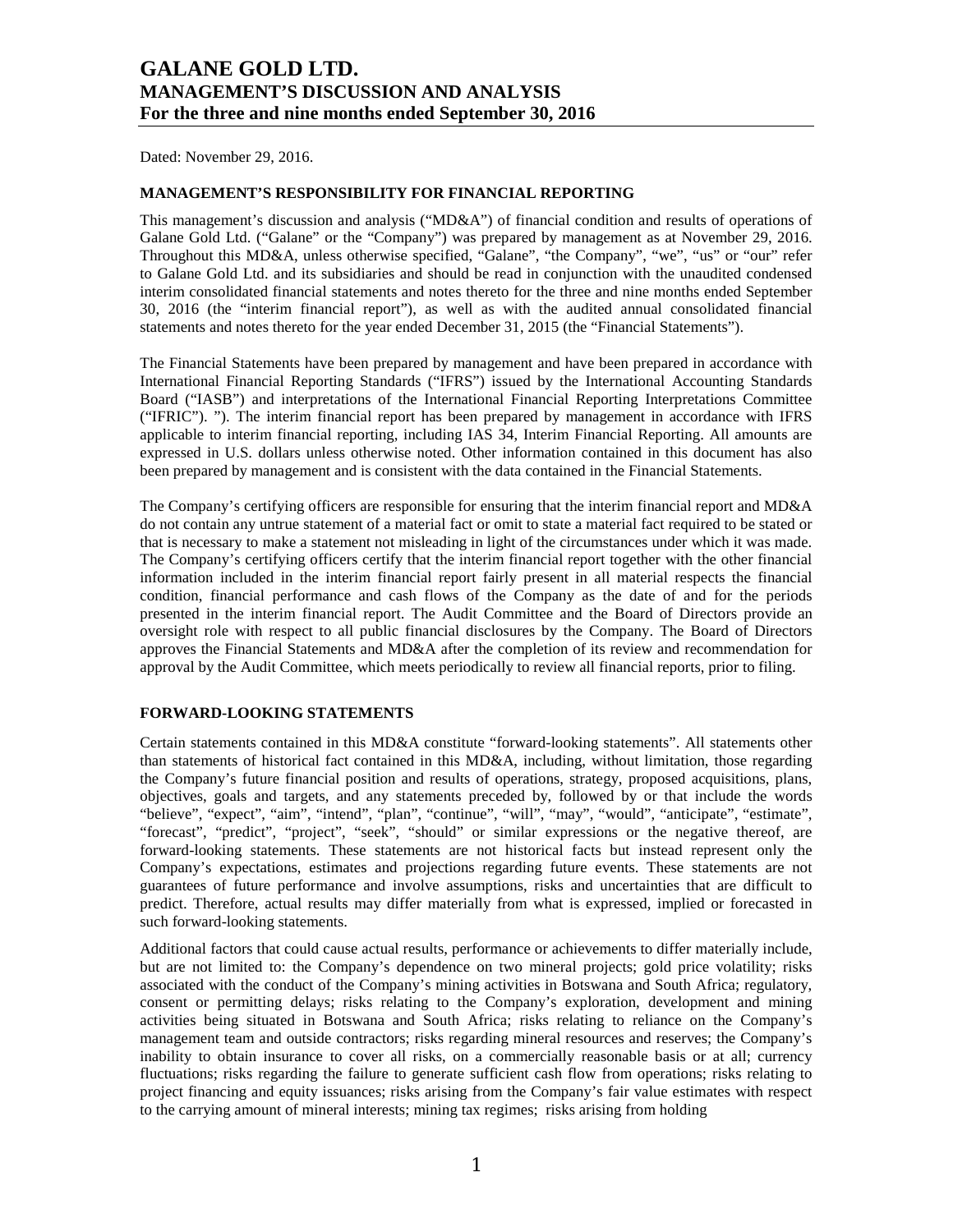### **FORWARD-LOOKING STATEMENTS (continued…)**

derivative instruments; the Company's need to replace reserves depleted by production; risks and unknowns inherent in all mining projects, including the inaccuracy of reserves and resources, metallurgical recoveries and capital and operating costs of such projects; contests over title to properties, particularly title to undeveloped properties; laws and regulations governing the environment, health and safety; operating or technical difficulties in connection with mining or development activities; lack of infrastructure; employee relations, labour unrest or unavailability; health risks in Africa; the Company's interactions with surrounding communities and artisanal miners; the Company's ability to successfully integrate acquired assets; risks related to restarting production; the speculative nature of exploration and development, including the risks of diminishing quantities or grades of reserves; development of the Company's exploration properties into commercially viable mines; stock market volatility; conflicts of interest among certain directors and officers; lack of liquidity for shareholders of the Company; risks related to the market perception of junior gold companies; and litigation risk. See "Risks and Uncertainties" below. Management provides forward-looking statements because it believes they provide useful information to readers when considering their investment objectives and cautions readers that the information may not be appropriate for other purposes. Consequently, all of the forward-looking statements made in this MD&A are qualified by these cautionary statements and other cautionary statements or factors contained herein, and there can be no assurance that the actual results or developments will be realized or, even if substantially realized, that they will have the expected consequences to, or effects on, the Company. These forward-looking statements are made as of the date of this MD&A and the Company assumes no obligation to update or revise them to reflect subsequent information, events or circumstances or otherwise, except as required by law.

The forward-looking statements in this MD&A are based on numerous assumptions regarding the Company's present and future business strategies and the environment in which the Company will operate in the future, including assumptions regarding gold prices, business and operating strategies, and the Company's ability to operate on a profitable basis.

### **CORPORATE OVERVIEW**

The Company's principal business activities are the exploration for, development of, and operation of gold mining properties. The Company operates through its wholly-owned subsidiary, Galane Gold Mines Ltd. ("GGM"), which in turn operates two mines: (a) a producing mine which also has the rights to certain mineral exploration tenements (the producing mine and mineral exploration tenements collectively, the "Mupane Property") located in the Republic of Botswana ("Botswana") through subsidiaries located in Botswana; and (b) a mine which is being refurbished and which has the rights to certain mineral exploration tenements (the mine and mineral exploration tenements collectively, the "Galaxy Property") located in the Republic of South Africa ("South Africa") through subsidiaries located in South Africa. The common shares in the capital of the Company (the "Common Shares") have been listed for trading on the TSX Venture Exchange under the symbol "GG" since September 6, 2011.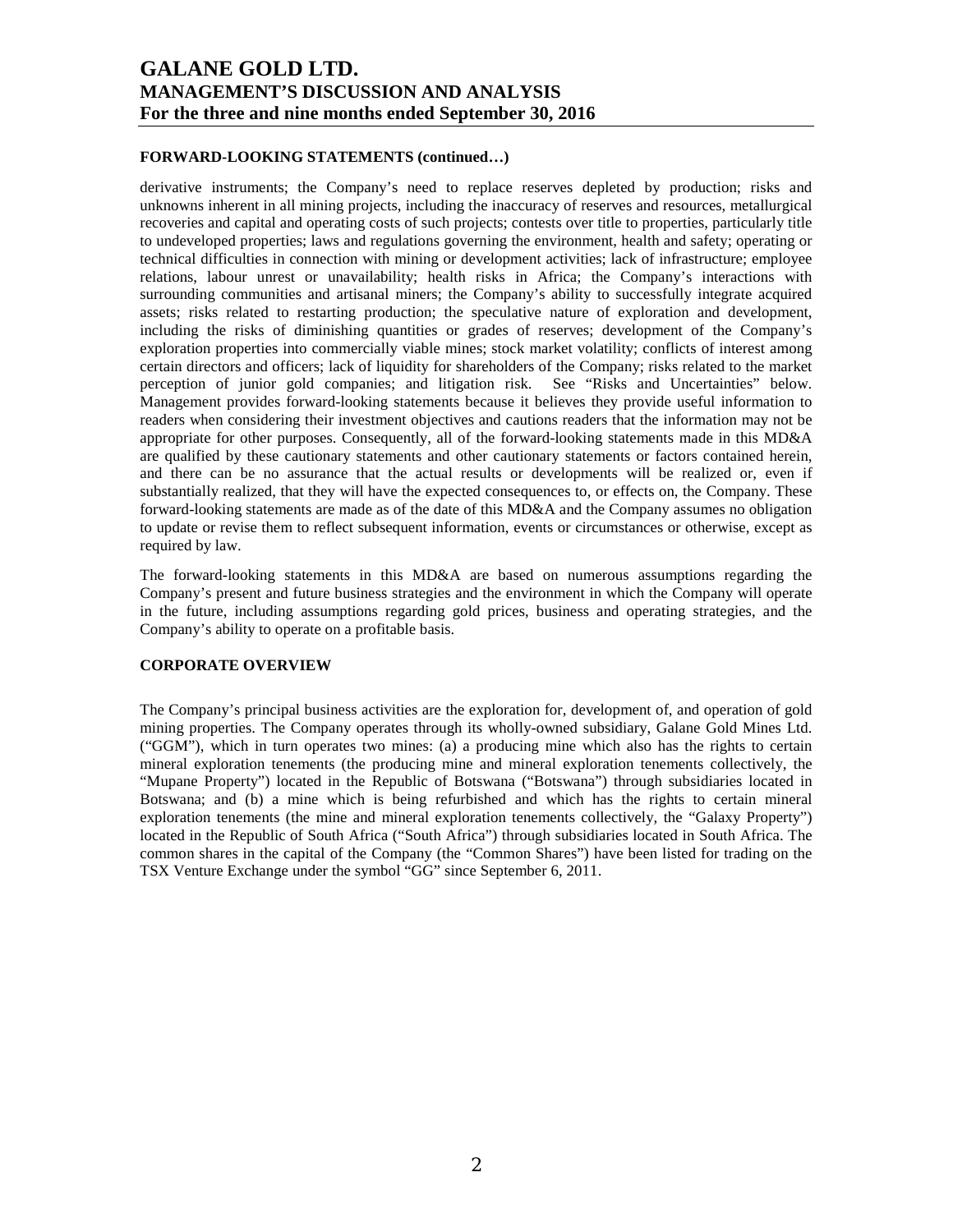# **OUTLOOK**

*Certain information set out in this section is forward looking information and is based on a number of risks and assumptions, including those related to gold price volatility, no delays in production, regulatory risk, currency fluctuations, integrating successfully new acquired assets and risks and uncertainties inherent with all mining operations. For more details please see above under "Forward-Looking Statements" and below under "Risks and Uncertainties".* 

## *Mupane Property*

The Company continues to carry out its improvement and exploration plan in Botswana, with a focus on the optimisation of the mining operations and the expansion of the resource base.

The Company completed a new five year mine plan for the Mupane Property in 2016 which forms the guide for the Company's short term goals and long term strategy. The Company intends to utilize the following resources during the remainder of 2016:

- Tau Underground development will continue in some instances through reef to reach the main mineralised body which lies under the current open pit. Stoping has commenced in the main mineralised body. While developing underground the Company intends to commence exploration to attempt to confirm the extension of the Tau mineralised body at depth.
- Low Grade Stockpiles the Company will process approximately 700,000 tonnes of low grade stockpile at an average grade of  $0.80 \text{ g/t}$ , which is located at the run-of-mine pad at the processing plant. The stockpiles being used form part of the 1.4 million tonnes of low grade stockpiles which the Company reviewed during 2015.
- Tekwane the Company will continue to selectively strip mine the high grade areas and will use a screening plant at the mine site to reduce the tonnage and increase the potential grade to be delivered to the plant. The Company is planning to process approximately 23,000 tonnes at an average grade of 2.3 g/t.

The Mupane Property mine plan is subject to change according to the prevailing gold price. The Company will adopt the appropriate plan for that prevailing gold price environment.

The Mupane Property processing plant continues to focus on on-going stabilisation and optimisation of the processing operations. There are no major plant capital projects scheduled at the Mupane Property for 2016 as the Company believes it has implemented all material optimisation projects.

### *Galaxy Property*

On November 20, 2015, the Company closed the acquisition of a majority of the issued and outstanding ordinary shares of Galaxy Gold Mining Limited ("Galaxy"), a gold mining company with operations in the Mpumalanga Province of South Africa which owns the Galaxy Property. For the remainder of 2015 and the beginning of 2016, the Company prepared a short term plan to refurbish the existing plant, construct a new tailings retreatment facility and recommence underground mining operations at the Galaxy Property. The plan commenced in July 2016 and involves the following: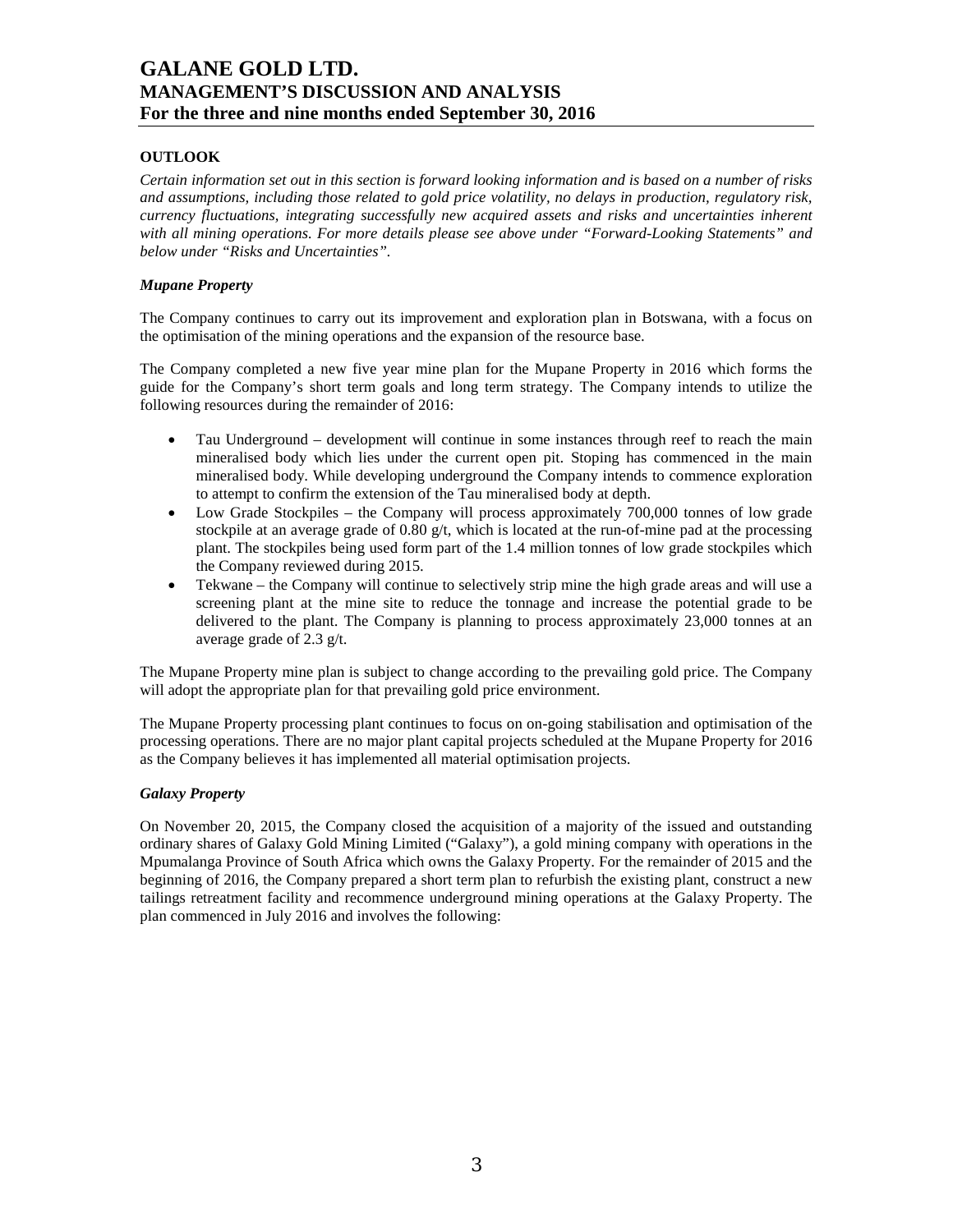# **OUTLOOK (Continued…)**

- Plant refurbishment the plant is a standard crush, mill, float and carbon in leach ("CIL") with a capacity of 15,000 tonnes per month. To refurbish the whole plant the Company estimates that it will take three to six months and material parts of the refurbishment will be a new crusher, maintenance of the conveyors, a new ball mill gearbox, relining tanks, new gearboxes and agitators for the CIL plant, complete refurbishment of the elution plant and a new cyanide plant.
- Tailings retreatment facility the Company plans to build a CIL plant within the footprint of the existing plant to process 25,000 tonnes per month of tailings material. It is estimated that the construction of the plant will take four months from commencement. It will involve the construction of six CIL leach tanks, a CIL feeding section, carbon recovery plant and the associated civils.
- Underground the underground operations have been maintained to a good standard while under care and maintenance. Operations underground have recommenced with minor refurbishment to the tramming infrastructure, new hoppers, increased ventilation, a new compressor and refurbishment of the electrical cabling. The Company is using the same mining contractor it uses at the Mupane Property which provides the necessary underground labour and mining equipment.

The short term plan will process material from three sources:-

- Giles and Woodbine Giles has a measured and indicated mineral resource of 898,268 tonnes at 3.94 g/t and Woodbine 614,813 tonnes at 3.82 g/t. Mining will be done using the reef over hand method in stopes that have already been developed. The Company is currently working on a revised mine plan to take into account the recommencement plan.
- Princeton Princeton has a measured and indicated mineral resource of 1,094,862 tonnes at 4.87 g/t. Mining will be long hole stoping using trackless mining equipment. It is estimated that it will take up to five months to undertake the necessary development to restart operations and annual production from then on will be in the region of 135,000 tonnes at 4.5 g/t based on the Company's internally generated mine plan.
- Tailings next to the existing plant are the Hostel East and West Dumps which contain 1,443,397 tonnes at 0.79 g/t. These will be sluiced to the plant with feed going to the new tailings retreatment facility and into the existing plant to fill the plant as required. In addition the Company intends to start a review process of the other dumps.

The short term plan at the Galaxy project estimates that in steady state annual production will be approximately 17,000 ounces of gold, with production expected to commence in Q4 2016.

Work has already commenced on an expansion plan to take annual production up to 60,000 ounces of gold in the long term with the expansion commencing in year three after commencement of the short term plan. It is currently envisaged that the Company will commence a desk top study, the results of which will be used to support a pre-feasibility study to be completed within two years.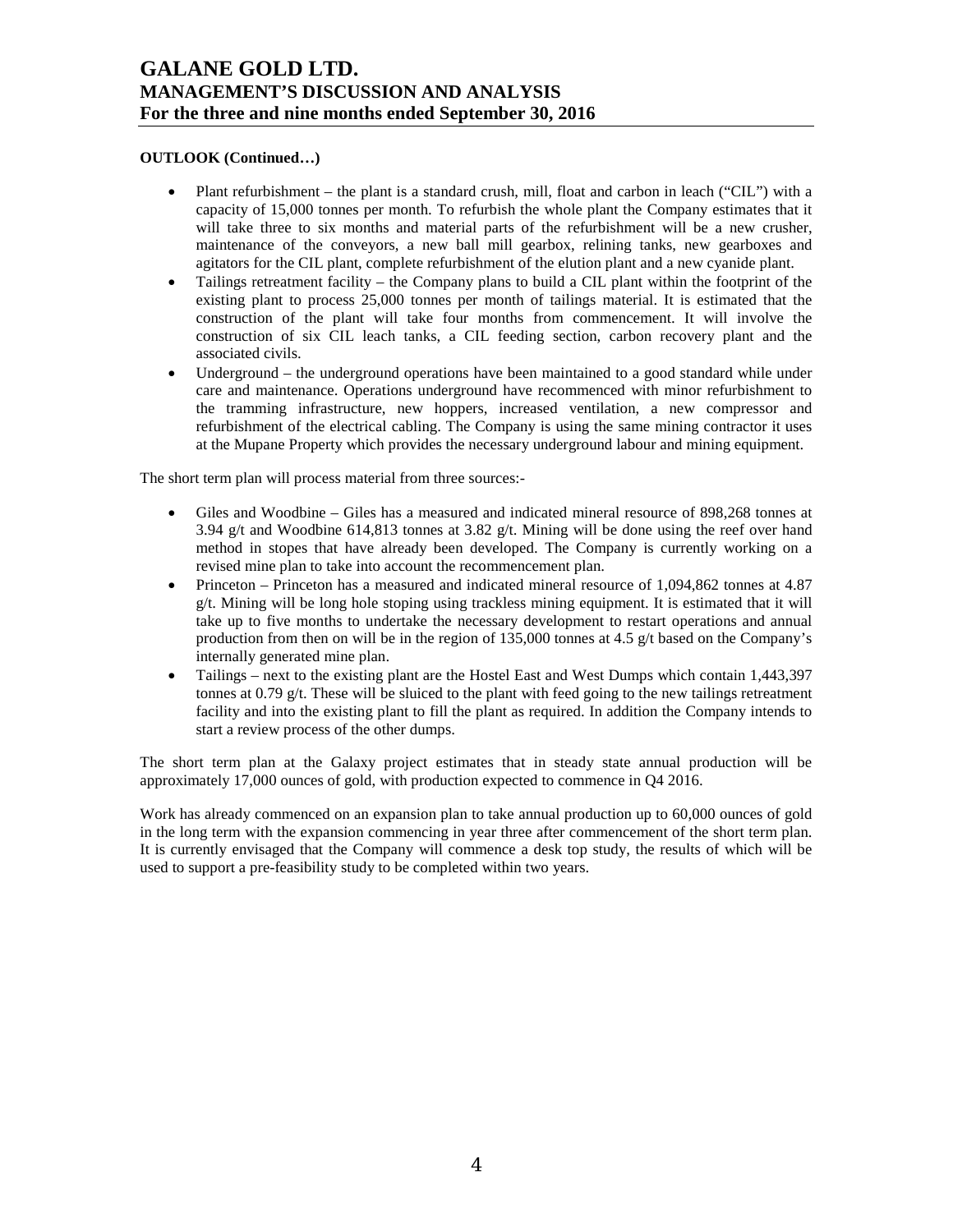## **DISCUSSION OF OPERATIONS**

### *For the three and nine months ended September 30, 2016*

The following is an analysis of the Company's operating results for the three months ended September 30, 2016 ("Q3 2016") and nine months ended September 30, 2016 ("YTD 2016"). For mining operations, processing and financial information, comparisons with the three and nine months ended September 30, 2015 ("Q3 2015" and "YTD 2015", respectively) have been provided.

### *Operating activity:*

Commentary regarding the Company's operating activity during Q3 2016 and YTD 2016 follows:

### *Mining*

|                               |             | 2016           |                |                | YTD 2016 | 2015           |                |                | <b>YTD 2015</b> |
|-------------------------------|-------------|----------------|----------------|----------------|----------|----------------|----------------|----------------|-----------------|
|                               |             | Q <sub>3</sub> | Q <sub>2</sub> | Q <sub>1</sub> |          | Q <sub>3</sub> | Q <sub>2</sub> | Q <sub>1</sub> |                 |
| Mupane (Tholo, Kwena, Ore (t) |             |                |                |                | ٠        | 702            | 5,211          | 88,488         | 94,401          |
| & Tawana)                     | Grade (g/t) |                |                |                |          | 1.27           | 1.20           | 1.45           | 1.43            |
|                               | Waste (t)   |                |                |                |          | 1,680          | 6,838          | 207,051        | 215,569         |
| Mupane (Tau)                  | Ore $(t)$   | 48.070         | 46,656         | 49,657         | 144,383  | 25,580         | 21,487         | 9.234          | 56,301          |
|                               | Grade (g/t) | 2.68           | 3.46           | 2.96           | 3.03     | 3.18           | 1.84           | 2.49           | 2.56            |
|                               | Waste (t)   | 15,543         | 13,645         | 7,261          | 36,449   | 29,419         | 21,878         | 21,320         | 72,617          |
| Golden Eagle                  | Ore $(t)$   |                |                |                |          |                | 48.605         |                | 48,605          |
|                               | Grade (g/t) |                |                |                |          |                | 1.36           |                | 1.36            |
|                               | Waste (t)   |                |                |                |          |                | 234,463        |                | 234,463         |
| Tekwane and Shashe            | Ore(t)      | 3,465          | 37.697         | 4,103          | 45.265   | 21,164         | 13,634         |                | 34.798          |
| Pencils                       | Grade (g/t) | 0.48           | 0.48           | 0.44           | 0.48     | 0.52           | 0.50           |                | 0.51            |
|                               | Waste (t)   |                | 33,695         | 8,916          | 42,611   | 33.909         | 25,996         |                | 59,905          |

The following table sets forth certain key mining statistics for the Mupane Property:

The Company has operated two mining operations at the Mupane Property during 2016. They are:

- Tau In Q3 2016, the Company continued mining in the main reef of the ore body with 48,070 tonnes at 2.68 g/t being mined (Q3 2015 – 25,580 tonnes at 3.18 g/t). In Q3 2015, the ore mined was as a result of reef development as the Company carried out development work for the stopes. In Q3 2016, the Company mined from the main ore body and mined from the stopes which resulted in increased tonnage. YTD 2016 144,383 tonnes of ore at 3.03 g/t were mined compared to YTD 2015 56,301 tonnes of ore at 2.56  $g/t$  with the increases due to the same reason.
- Tekwane In Q3 2016, 3,465 tonnes at 0.48 g/t were mined and for YTD 2016 45,265 tonnes at 0.48 g/t. In Q3 2015, the Company mined 21,164 tonnes of ore at 0.52 g/t and YTD 2015 34,798 tonnes as 0.51 g/t. The reduction in tonnes mined in  $Q3$  2016 is a result of a large stockpile of ore to be screened due to mining ahead of budget in the previous quarter. The Company screens the material at the mine site to increase the grade and reduce the tonnage to be transported to the processing plant.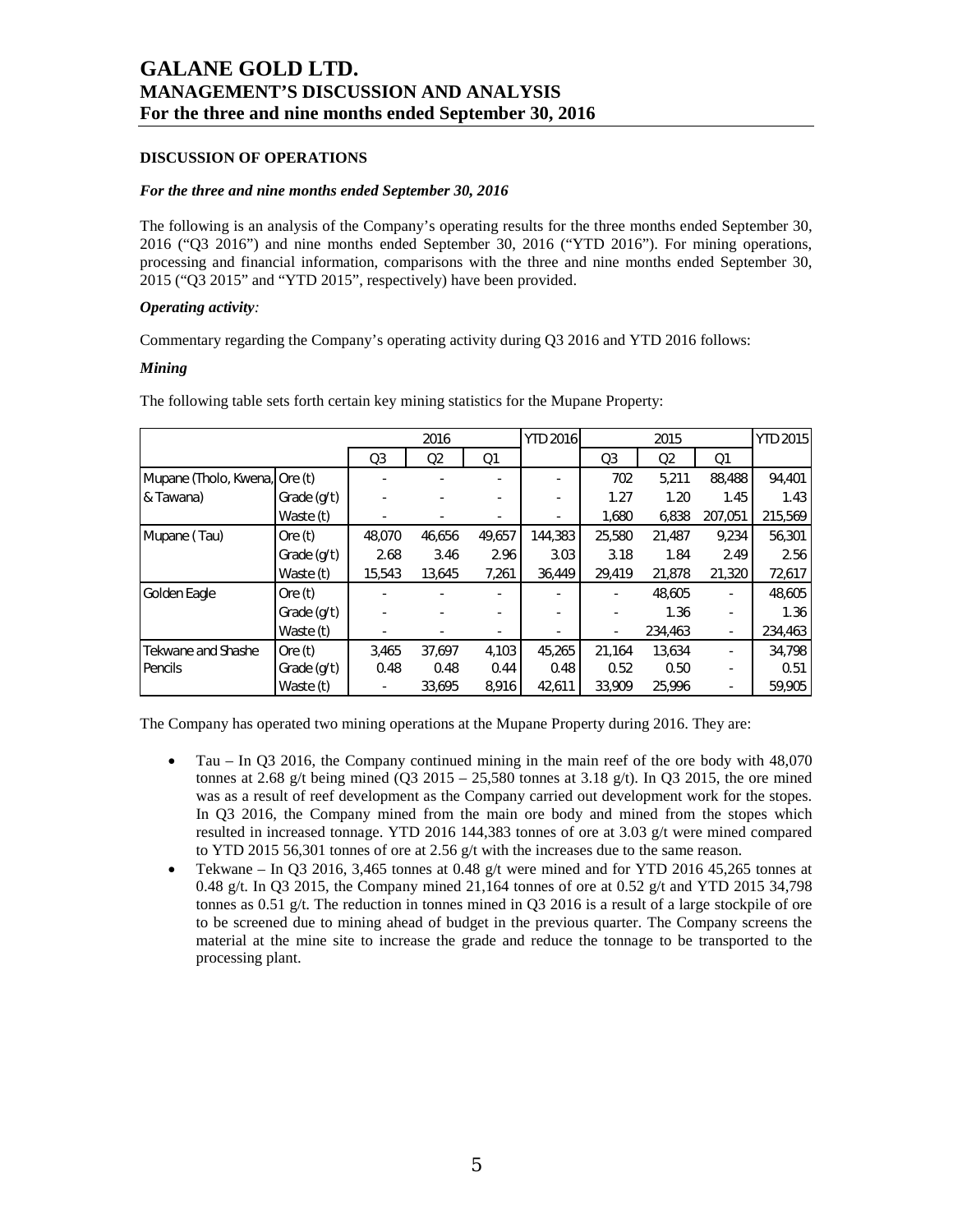# **DISCUSSION OF OPERATIONS (continued…)**

During 2015 the Company also mined at the following locations:-

- Tholo and Kwena in O3 2015, the volume of ore mined at Kwena decreased to 702 tonnes at 1.27 g/t. The Company completed mining in Tholo pit in Q1 2015 and at Kwena in Q3 2015. YTD 2015 94,401 tonnes of ore at 1.43 g/t were mined.
- Golden Eagle The Company recommenced mining at Golden Eagle in Q2 2015 and mined YTD 2015 48,605 tonnes of ore at 1.36 g/t. Mining at Golden Eagle was halted in Q2 2015 due to the low gold price.

In addition, the Company is currently processing ore from its previously mined low grade stockpiles, which are located next to the processing plant. In Q3 2016, it processed 177,207 tonnes at an average grade of 0.80 g/t (Q3 2015 – 185,067 tonnes at 1.00 g/t) and YTD 2016 484,951 tonnes at 0.79 g/t (YTD 2015 – 343,833 at 0.92 g/t).

## *Processing*

|                       |         |         |         |         |         |         |         | Q3 2016   Q2 2016   Q1 2016   YTD 2016   Q3 2015   Q2 2015   Q1 2015   YTD 2015 |
|-----------------------|---------|---------|---------|---------|---------|---------|---------|---------------------------------------------------------------------------------|
| Ore milled (000 t)    | 236.832 | 250.118 | 172.394 | 659,344 | 228,450 | 206,440 | 158.765 | 593,655                                                                         |
| Head grade (g/t)      | 1.18    | 1.33    | 1.40    | 1.29    | 1.37    | 1.08    | 1.41    | 1.28                                                                            |
| Recovery (%)          | 69.5%   | 73.5%   | 74.9%   | 72.7%   | 76.0%   | 67.2%   | 69.9%   | 71.0%                                                                           |
| Gold production (oz.) | 6.243   | 7.855   | 5.828   | 19,925  | 7,637   | 4.829   | 5.030   | 17,496                                                                          |

The following table sets forth certain key processing statistics at the Mupane Property:

Gold production in Q3 2016 was 6,243 ounces compared to 7,637 ounces in Q3 2015. The grade and recovery in Q3 2016 of 1.18 g/t and 69.5% was lower than the grade and recovery in Q3 2015. In Q3 2015, a higher proportion of the ore milled came from the low grade stockpile which also had a higher grade.

Gold production YTD 2016 was 19,925 ounces compared to 17,496 ounces YTD 2015. The grade and recovery YTD 2016 of 1.29 g/t and 72.7% was higher than the grade and recovery YTD 2015. During YTD 2016, a higher proportion of the ore milled was from Tau underground.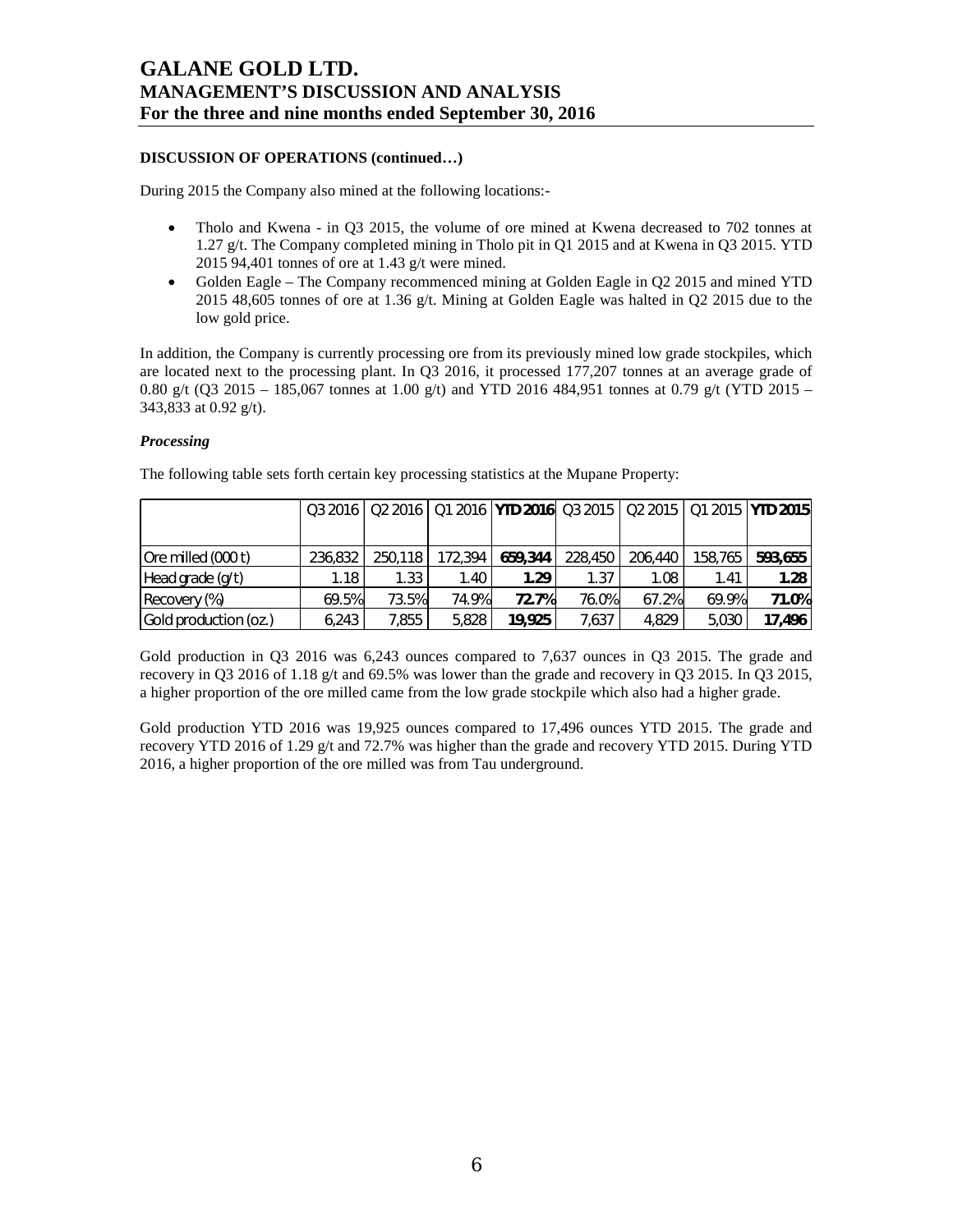# **DISCUSSION OF OPERATIONS (continued…)**

### *Revenue and earnings from mining operations*

The table below outlines the revenue and earnings from mining operations on a total dollar basis, and on a per ounce of gold sold basis:

|                                                                         | Q3 2016     | Q2 2016       | Q1 2016        | <b>YTD 2016</b> | Q4 2015             |
|-------------------------------------------------------------------------|-------------|---------------|----------------|-----------------|---------------------|
| Revenue (000)                                                           | 8,399<br>\$ | \$<br>9,339   | \$<br>7,350    | \$<br>25,088    | \$<br>6,759         |
| Gold sold (oz.)                                                         | 6,326       | 7,378         | 6,191          | 19,895          | 6,484               |
| Earnings (Loss)<br>from<br>mining operations (000)                      | \$<br>8     | \$<br>1,221   | \$<br>(814)    | \$<br>415       | (4,279)<br>\$       |
| Operating<br>cash<br>cost<br>excluding<br>royalties<br>$(\$/oz.)^{(1)}$ | \$<br>1,055 | \$<br>849     | \$<br>1,079    | \$<br>981       | \$<br>823           |
|                                                                         |             |               |                |                 |                     |
|                                                                         | Q3 2015     | Q2 2015       | Q1 2015        | <b>YTD 2015</b> | O <sub>4</sub> 2014 |
| Revenue (000)                                                           | \$<br>8,533 | \$<br>5,173   | \$<br>5,765    | \$<br>19,471    | \$<br>7,789         |
| Gold sold (oz.)                                                         | 7,483       | 5,098         | 5,140          | 17,721          | 6,370               |
| Earnings (Loss)<br>from<br>mining operations (000)                      | \$<br>(32)  | \$<br>(2,571) | \$<br>(1, 336) | \$<br>(3,939)   | \$<br>706           |
| Operating<br>cash<br>cost<br>excluding<br>royalties<br>$(\$/oz.)^{(1)}$ | \$<br>875   | \$<br>1,457   | \$<br>1,270    | \$<br>1,130     | \$<br>1,101         |

#### **Note:**

(1) Earnings from mining operations per ounce and operating cash cost excluding royalties per ounce are non-GAAP measures.

In the three months ended September 30, 2016, the Company generated \$8.4 million in revenue from the sale of 6,326 ounces of gold plus incidental silver at an average combined realized price of \$1,328 per ounce. There was a profit from mining operations of \$0.0 million. In the three months ended September 30, 2015, the Company generated \$8.5 million, in revenue from the sale of 7,483 ounces of gold plus incidental silver at an average combined realized price of \$1,140 per ounce. There was a loss from mining operations of \$(0.0) million.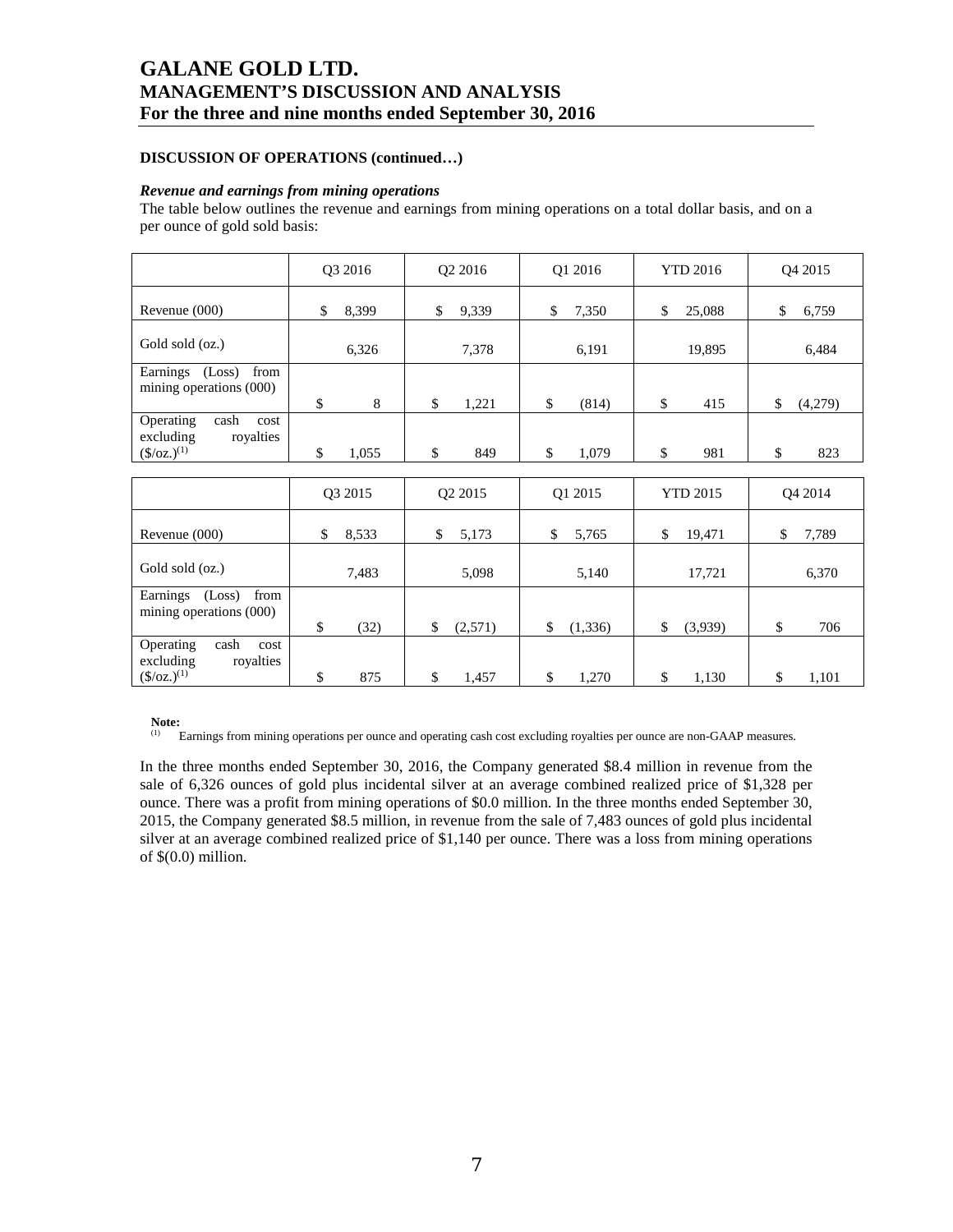## **DISCUSSION OF OPERATIONS (continued…)**

The reason for the change in earnings from mining operations from Q3 2015 to Q3 2016 is a result of several factors:

- Gold sales for Q3 2015 were 1,157 ounces more than in Q3 2016. This was offset by an increase in the average gold price achieved between the two quarters of \$188 per ounce. As a result, gross revenue was \$0.1 million more in Q3 2015. The additional ounces in Q3 2015 were a result of the higher grade and volume mined from the low grade stock piles.
- Mining costs in Q3 2016 were \$2.8 million compared to \$2.9 million in Q3 2015. The variance is mainly due to the increase in tonnes mined at Tau underground.
- Processing costs were \$3.7 million in Q3 2016 compared to \$4.2 million in Q3 2015. The actual tonnes milled increased from 228,450 tonnes in Q3 2015 to 236,832 tonnes in Q3 2016, but a reduction in consumable costs and fixed costs reduced the overall cost.
- General and administration costs in Q3 2016 were \$1.1 million compared to \$1.1 million in Q3 2015.
- Depreciation and amortization of \$0.8 million were also recognized in Q3 2016, compared to \$0.3 million in Q3 2015.

As a result of the above factors, the operating cash cost per ounce (excluding royalties) in Q3 2016 was \$1,055 compared to \$875 per ounce in Q3 2015.

In the nine months ended September 30, 2016, the Company generated \$25.1 million in revenue from the sale of 19,895 ounces of gold plus incidental silver at an average combined realized price of \$1,261 per ounce and a profit from mining operations of \$0.4 million. In the nine months ended September 30, 2015, the Company generated \$19.5 million in revenue from the sale of 16,379 ounces of gold plus incidental silver at an average combined realized price of \$1,189 per ounce (the table above shows the revenue and ounces sold after the offset of \$1.6 million (1,342 ounces) against capital expenditure for Tau underground) and a loss from mining operations of \$3.9 million.

The reason for the change in earnings from mining operations from YTD 2016 to YTD 2015 is a result of several factors:

- Gold sales for YTD 2016 were 3,516 ounces more than in YTD 2015. This was coupled with an increase in the average gold price achieved between the two periods of \$72 per ounce. As a result, gross revenue was \$5.6 million more YTD 2016. The increase is as a result of the higher volumes being mined from Tau.
- YTD 2015 revenue was decreased by \$1.6 million (1,342 ounces) that was offset against the capital costs of the Tau underground development costs as Tau was not yet in commercial production (YTD 2016 - \$nil)
- Mining costs YTD 2016 were \$7.5 million compared to \$6.4 million YTD 2015. The variance is mainly due to the increase in tonnes mined at Tau underground.
- Processing costs YTD 2016 were \$11.4 million compared to \$11.5 million YTD 2015. The actual tonnes milled increased from 593,655 tonnes YTD 2015 to 659,334 tonnes YTD 2016, but the increase was offset by a reduction in consumable costs and fixed costs which reduced the overall cost.
- General and administration costs YTD 2016 were \$3.0 million compared to \$3.4 million YTD 2015.
- Depreciation and amortization of \$2.8 million were also recognized YTD 2016, compared to \$2.1 million YTD 2015.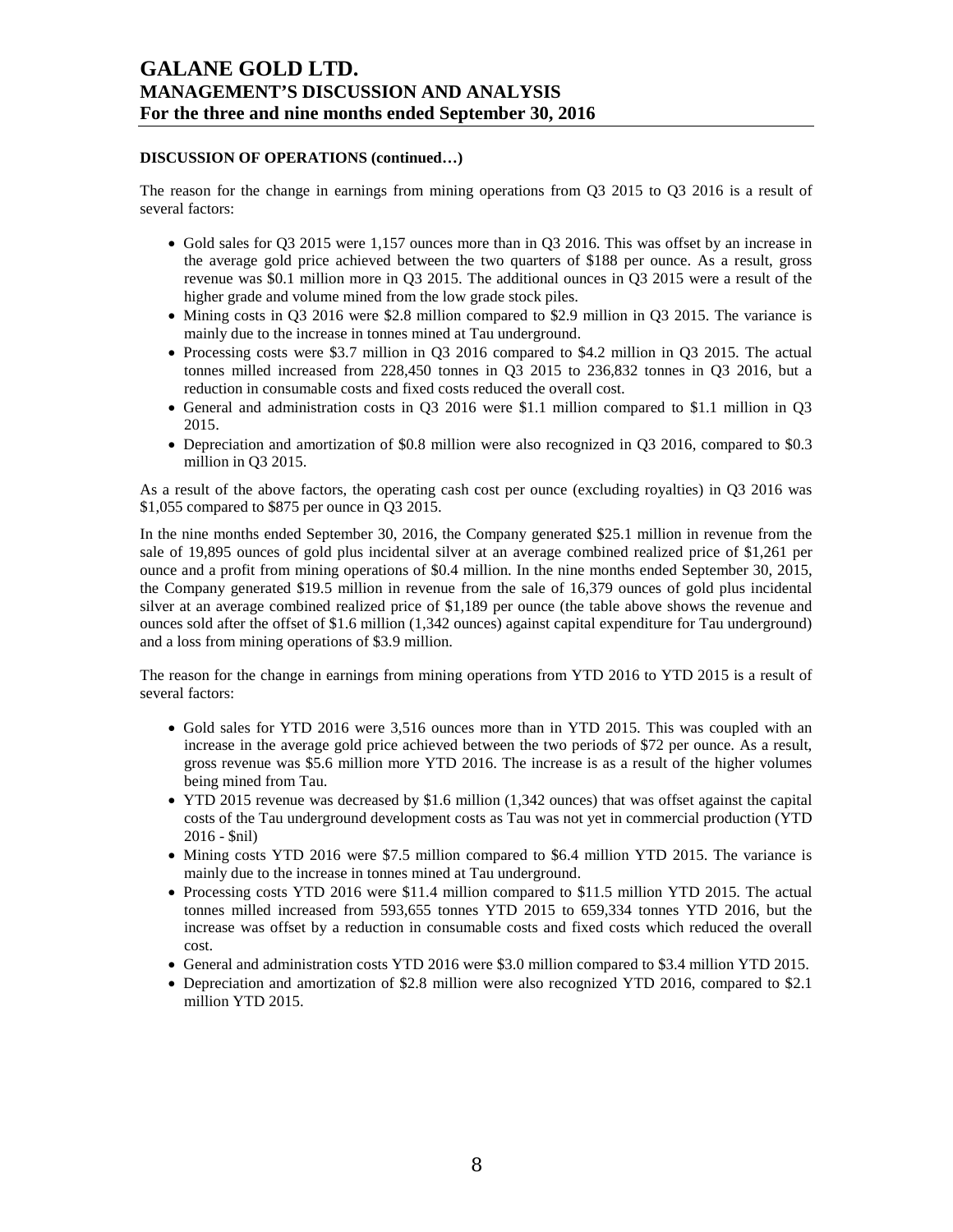# **DISCUSSION OF OPERATIONS (continued…)**

As a result of the above factors the operating cash cost per ounce (excluding royalties) YTD 2016 was \$981 compared to \$1,130 per ounce YTD 2015.

# *Results*

The results for the period in question are set out below:

|                                |           | 03 2016     | <b>YTD 2016</b> |             | Q3 2015 |            | <b>YTD 2015</b>    |
|--------------------------------|-----------|-------------|-----------------|-------------|---------|------------|--------------------|
| Income from mining operations  | \$        | 8,221       | \$              | 415,430     | \$      | (32,227)   | \$ (3,939,387)     |
| <b>Exploration</b> costs       |           | (6,928)     |                 | (22, 288)   |         | (29,106)   | (111, 416)         |
| Corporate general and          |           |             |                 |             |         |            |                    |
| administrative costs           |           | (539,099)   |                 | (1,414,340) |         | (466, 521) | (1,385,384)        |
| Stock-based compensation       |           | (98, 353)   |                 | (209,701)   |         | (50,148)   | (263, 614)         |
| Foreign exchange (loss) gain   |           | (912, 582)  |                 | (1,384,962) |         | 375,175    | 499,973            |
| Interest on long term debt     |           | (174, 127)  |                 | (397, 302)  |         | (84,070)   | (207,677)          |
| Galaxy on-going costs          |           | 195,803     |                 | (681, 892)  |         |            |                    |
| Other (expenses) income        |           | 1,755       |                 | 5,117       |         | (271, 377) | (269, 886)         |
| Other financing income (costs) | (60, 042) |             | (175, 735)      |             |         | (81,694)   | (239, 104)         |
|                                |           | (1,585,352) | SS.             | (3,865,673) | \$      | (639,968)  | S.<br>(5.916, 495) |

Galaxy on-going costs represents the net cost incurred to maintain the operations in care and maintenance to June 30, 2016. In Q3 2016, the Company commenced capitalizing the costs as it started the process of rehabilitating Galaxy to recommence production in Q4 2016. Included in Q3 2015 and YTD 2015 "other expenses" is a cost of \$0.3 million for staff retrenchment costs in relation to the reorganization of administration staff.

Corporate general and administration costs totaled \$0.5 million for Q3 2016 (Q3 2015 - \$0.5 million), and includes the following:

|                       | 03 2016   | <b>YTD 2016</b> | O <sub>3</sub> 2015 | <b>YTD 2015</b> |
|-----------------------|-----------|-----------------|---------------------|-----------------|
|                       |           |                 |                     |                 |
| Professional fees     | \$159,206 | 638,551<br>\$.  | \$103,323           | 172,379         |
| Management fees to    |           |                 |                     |                 |
| officers              | 242,649   | 409.104         | 271,696             | 887,779         |
| Investor relations    | 43.461    | 70,431          | 4,762               | 93.912          |
| Corporate general and |           |                 |                     |                 |
| administration        | 93,783    | 296.255         | 86,740              | 231,314         |
|                       | \$539,099 | \$1,414,341     | 466,521<br>S        | \$1,385,384     |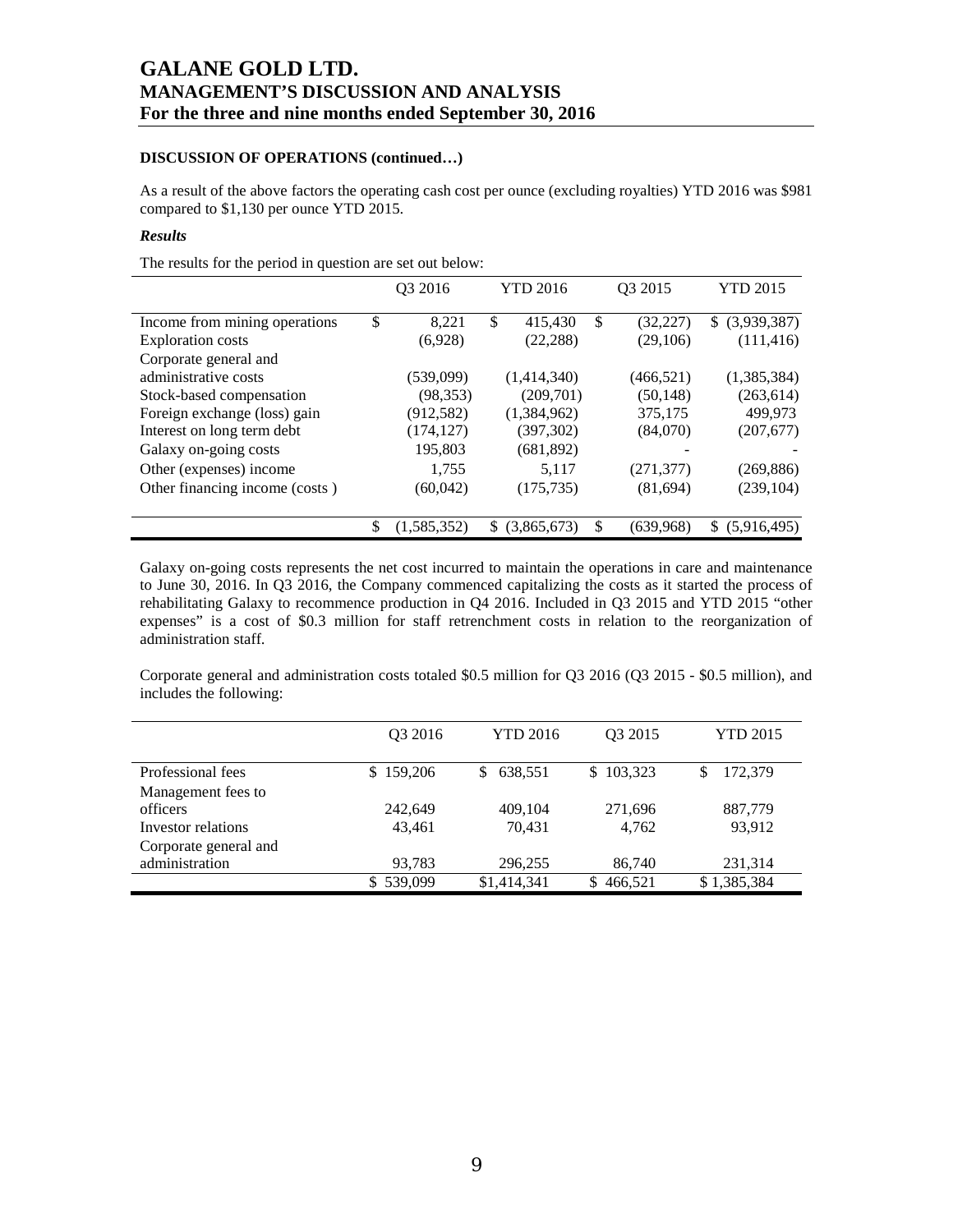# **SUMMARY OF FINANCIAL POSITION**

Selected Consolidated Statement of Financial Position Data:

|                            | September 30, | June 30,   | March 31,  | December 31, |
|----------------------------|---------------|------------|------------|--------------|
|                            | 2016          | 2016       | 2016       | 2015         |
|                            | \$            | \$         | \$         | S            |
|                            |               |            |            |              |
| Total current assets       | 11,272,386    | 11,763,455 | 10,755,471 | 11,476,338   |
|                            |               |            |            |              |
| Total current liabilities  | 14.835.386    | 11.369.119 | 11.560.394 | 14,248,390   |
|                            |               |            |            |              |
| Working capital            | (3,563,000)   | 394,336    | (804, 923) | (2,772,052)  |
|                            |               |            |            |              |
| Mining assets              | 36.869.795    | 35.540.116 | 36,116,425 | 36,804,499   |
|                            |               |            |            |              |
| Non-current liabilities    | 14.340.632    | 15.481.289 | 15,576,737 | 11,965,643   |
| Total shareholders' equity | 18,966,163    | 20,453,163 | 19,734,765 | 22,066,804   |

|                            | September 30,<br>2015<br>\$ | June 30,<br>2015<br>\$ | March 31,<br>2015<br>\$ | December 31,<br>2014<br>S |
|----------------------------|-----------------------------|------------------------|-------------------------|---------------------------|
| Total current assets       | 12,595,640                  | 15,336,093             | 13,294,047              | 17,828,377                |
| Total current liabilities  | 9,737,844                   | 13,072,175             | 11,500,247              | 11,303,250                |
| Working capital            | 2,857,796                   | 2,263,918              | 1,793,800               | 6,525,127                 |
| Mining assets              | 28,224,050                  | 27,224,835             | 31,106,556              | 29,391,948                |
| Non-current liabilities    | 7,921,121                   | 5,738,207              | 5,943,231               | 7,103,469                 |
| Total shareholders' equity | 23,160,725                  | 23,750,546             | 26,957,125              | 28,813,606                |

In Q3 2016, working capital decreased by \$4.0 million from Q2 2016. The decrease in working capital was mainly due to the following movements in total current liabilities and cash balance:

- A decrease in the cash balance of \$0.4 million as a result of cash flow from operating activities of \$1.8 million; Galaxy capital costs of \$1.5 million; Tau underground development costs of \$0.6 million and repayment of financing facilities of \$0.1 million.
- A decrease in ore stockpiles of \$0.6 million as the Company processed the low grade stockpiles.
- An increase in prepayments of \$0.2 million in relation to orders placed at Galaxy for the capital project.
- An increase in supply inventory of \$0.2 million.
- An increase in trade payables of \$1.7 million due to foreign exchange revaluation of South African creditors and new creditors as part of the Galaxy capital project.
- An increase of \$1.7 million in current liabilities in relation to the secured Mupane facility and deferred royalties.

In Q3 2016, non-current liabilities decreased by \$1.1 million with a movement to current liabilities being offset by foreign exchange movements. Total shareholders' equity in Q3 2016 decreased by \$1.5 million as a result of the net loss for the quarter of \$1.6 million.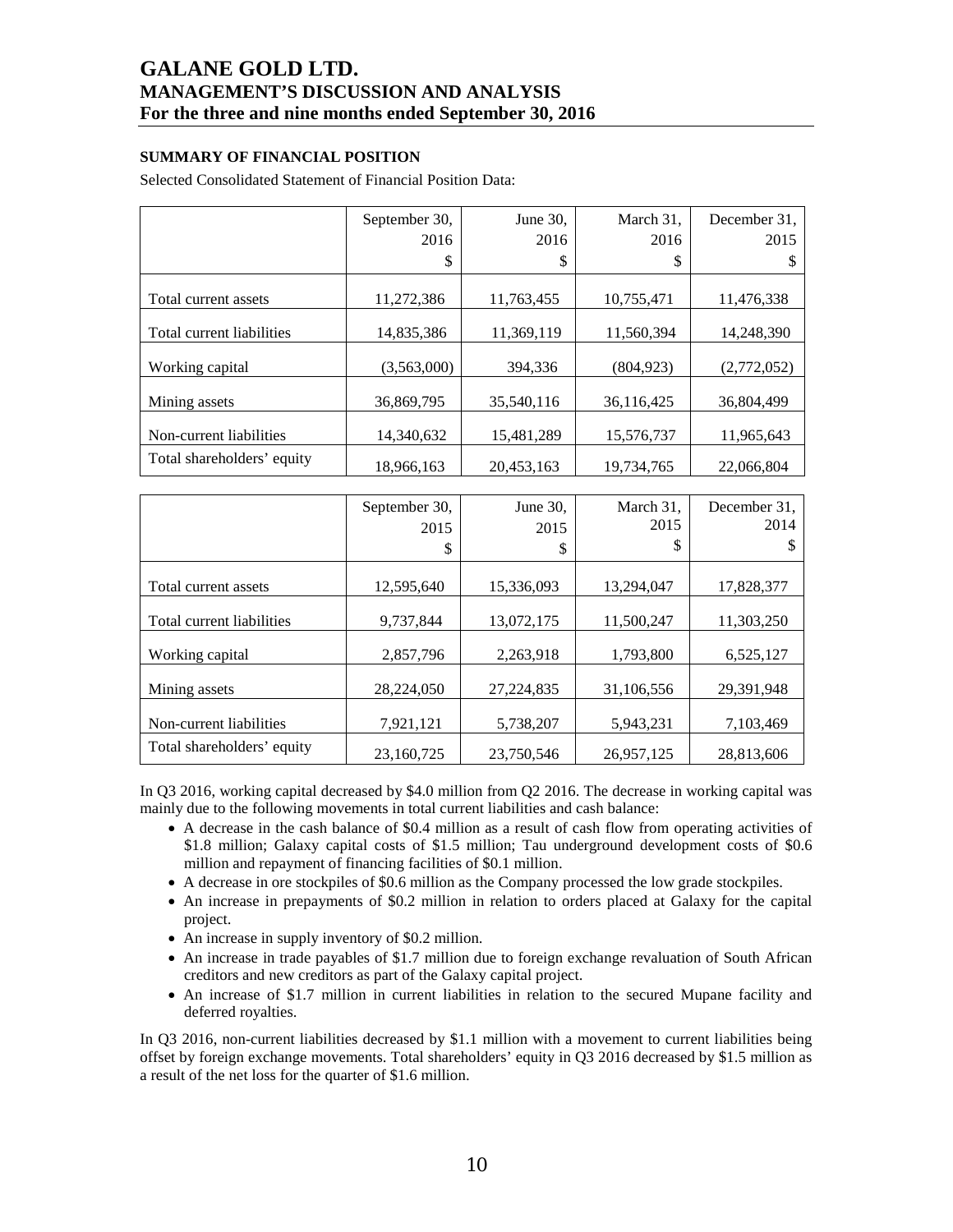# **SUMMARY OF QUARTERLY RESULTS**

The following table summarizes the Company's selected quarterly information for each of the eight most recently completed quarters:

|                                     |               | Three months ended |               |              |  |  |  |  |  |
|-------------------------------------|---------------|--------------------|---------------|--------------|--|--|--|--|--|
|                                     | September 30, | June 30,           | March 31,     | December 31, |  |  |  |  |  |
|                                     | 2016          | 2016               | 2016          | 2015         |  |  |  |  |  |
|                                     | \$            | \$                 | S             | \$           |  |  |  |  |  |
| Revenue                             | 8,398,808     | 9,339,617          | 7,349,711     | 6,758,292    |  |  |  |  |  |
| Mining costs                        |               |                    |               |              |  |  |  |  |  |
| - Cash                              | (7,575,603)   | (7,079,647)        | (7, 246, 768) | (6,375,977)  |  |  |  |  |  |
| - Non-cash (depreciation,           |               |                    |               |              |  |  |  |  |  |
| amortization and impairment)        | (814, 984)    | (1,037,869)        | (917, 836)    | (4,661,579)  |  |  |  |  |  |
| Total mining costs                  | (8,390,587)   | (8,117,516)        | (8,164,604)   | (11,037,556) |  |  |  |  |  |
| <b>Expenses</b>                     | (1,593,573)   | (1,122,928)        | (1,564,601)   | 1,682,260    |  |  |  |  |  |
| (Loss) earnings                     | (1,585,352)   | 99,173             | (2,379,494)   | (2,597,004)  |  |  |  |  |  |
| (Loss) earnings per share           |               |                    |               |              |  |  |  |  |  |
| - Basic                             | (0.01)        | 0.00               | (0.03)        | (0.05)       |  |  |  |  |  |
| - Fully diluted                     | (0.01)        | 0.00               | (0.03)        | (0.05)       |  |  |  |  |  |
| Total assets at end of quarter      | 48, 142, 181  | 47,303,571         | 46,871,896    | 48,280,837   |  |  |  |  |  |
| Total liabilities at end of quarter | 29,176,018    | 26,850,408         | 27, 137, 131  | 26,214,033   |  |  |  |  |  |
| Total equity at end of quarter      | 18,966,163    | 20,453,163         | 19,734,765    | 22,066,804   |  |  |  |  |  |

|                                                         |                  |                  | Three months ended |              |
|---------------------------------------------------------|------------------|------------------|--------------------|--------------|
|                                                         | September 30,    | June 30,         | March 31,          | December 31, |
|                                                         | 2015             | 2015             | 2015               | 2014         |
|                                                         | \$               | S                | \$                 | S            |
| Revenue                                                 | 8,533,141        | 5,173,304        | 5,764,755          | 7,789,117    |
| Mining costs<br>- Cash<br>- Non-cash (depreciation,     | (8,247,589)      | (6,661,557)      | (6,412,343)        | (7,080,697)  |
| amortization and impairment)                            | (317, 779)       | (1,083,030)      | (688, 288)         | (2,238)      |
| Total mining costs                                      | (8,565,368)      | (7,744,587)      | (7,100,631)        | (7,082,935)  |
| Non Mining Expenses                                     | (607,741)        | (735, 876)       | (633, 492)         | (43,587)     |
| (Loss) earnings                                         | (639,968)        | (3,307,159)      | (1,969,368)        | 662,595      |
| (Loss) earnings per share<br>- Basic<br>- Fully diluted | (0.01)<br>(0.01) | (0.06)<br>(0.06) | (0.04)<br>(0.04)   | 0.01<br>0.01 |
| Total assets at end of quarter                          | 40,819,690       | 42,560,928       | 44,400,603         | 47,220,325   |
| Total liabilities at end of quarter                     | 17,658,965       | 18,810,382       | 17,443,478         | 18,406,721   |
| Total equity at end of quarter                          | 23,160,725       | 23,750,546       | 26,957,125         | 28,813,604   |

#### **Note:**

(1) Information for all periods is derived from the Company's annual and interim financial statements, which are prepared in accordance with IFRS and IFRS applicable to interim financial reporting, as applicable, and in U.S. dollars..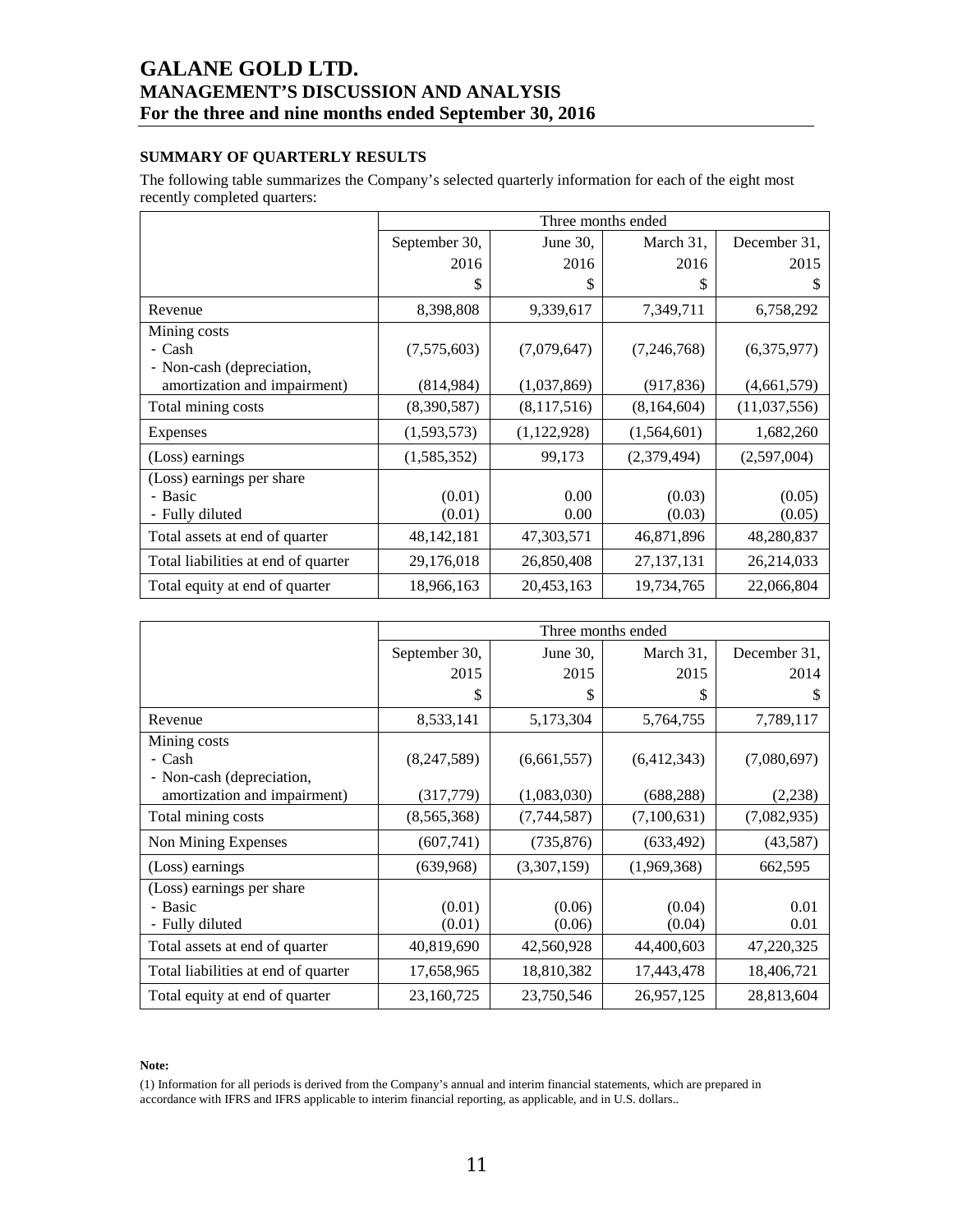## **ACQUISITIONS**

### **Galaxy Acquisition:**

On November 20, 2015 and December 23, 2015, the Company closed the acquisition of a majority of the issued and outstanding ordinary shares (each, a "Galaxy Share") of Galaxy Gold Mining Limited ("Galaxy"), a gold mining company with operations in the Mpumalanga Province of South Africa. A wholly-owned subsidiary of the Company acquired approximately 74% of the issued and outstanding Galaxy Shares in exchange for 18,334,492 common shares with an aggregate value of approximately Cdn.\$1.1 million, based on a market price of Cdn.\$0.07 per common share, and common share purchase warrants exercisable to acquire an aggregate of up to 4,076,598 common shares until November 20, 2017 at Cdn.\$0.102 per common share (Cdn.\$0.175 before being adjusted a s a result of the Rights offering. See "Issued and Outstanding Share Capital"). The Company had advanced \$149,853 to Galaxy before the acquisition to fund working capital upon acquisition this amount has been treated as part of the acquisition cost.

The Company made an offer (the "Mandatory Offer") to all other shareholders of Galaxy to acquire the remaining Galaxy Shares on economically equivalent terms which closed on September 13, 2016. As a result of the completion of the Mandatory Offer, the Company will own approximately 98.6% of the outstanding Galaxy Shares. Pursuant to the terms of the Mandatory Offer, Galane Gold has agreed to pay an aggregate purchase price of approximately Cdn.\$235,000 to holders of Galaxy Shares who elected to receive cash consideration and to issue 2,340,094 common shares and 520,016 common share purchase warrants, with each warrant being exercisable at a price of Cdn\$0.175 per common share until the date of which is two years subsequent to their issuance, to those holders of Galaxy Shares that elected to subscribe for securities of Galane Gold in lieu of receiving cash consideration. The Company is in the process of finalising the payment and issue of shares to the Galaxy shareholders and expects to have completed the transaction by December 2016. As the Mandatory Offer was accepted by holders of more than 90% of the Galaxy Shares not owned by Galane Gold, Galaxy intends to exercise, to the fullest extent legally possible, its rights under the Companies Act (South Africa) to compulsorily acquire all of the Galaxy Shares that remain outstanding.

### **Subsequent Events:**

On October 26, 2016, the Company closed the compulsory acquisition of the remaining holders of Galaxy Shares, thereby becoming the beneficial owner of 100% of the shares of Galaxy. The Company is in the process of finalising certain precedent steps, including finalising payment to Galaxy shareholders and expects to have completed the transaction by December 2016.

On November 16, 2016, the Company issued 2,340,094 common shares and 520,016 warrants, with an exercise price of Cdn.\$0.175, to holders of Galaxy Shares who elected to subscribe for securities of the Company in lieu of cash consideration under the Mandatory Offer.

# **EXPLORATION**

All of the Company's prospecting and mining licences are in good standing.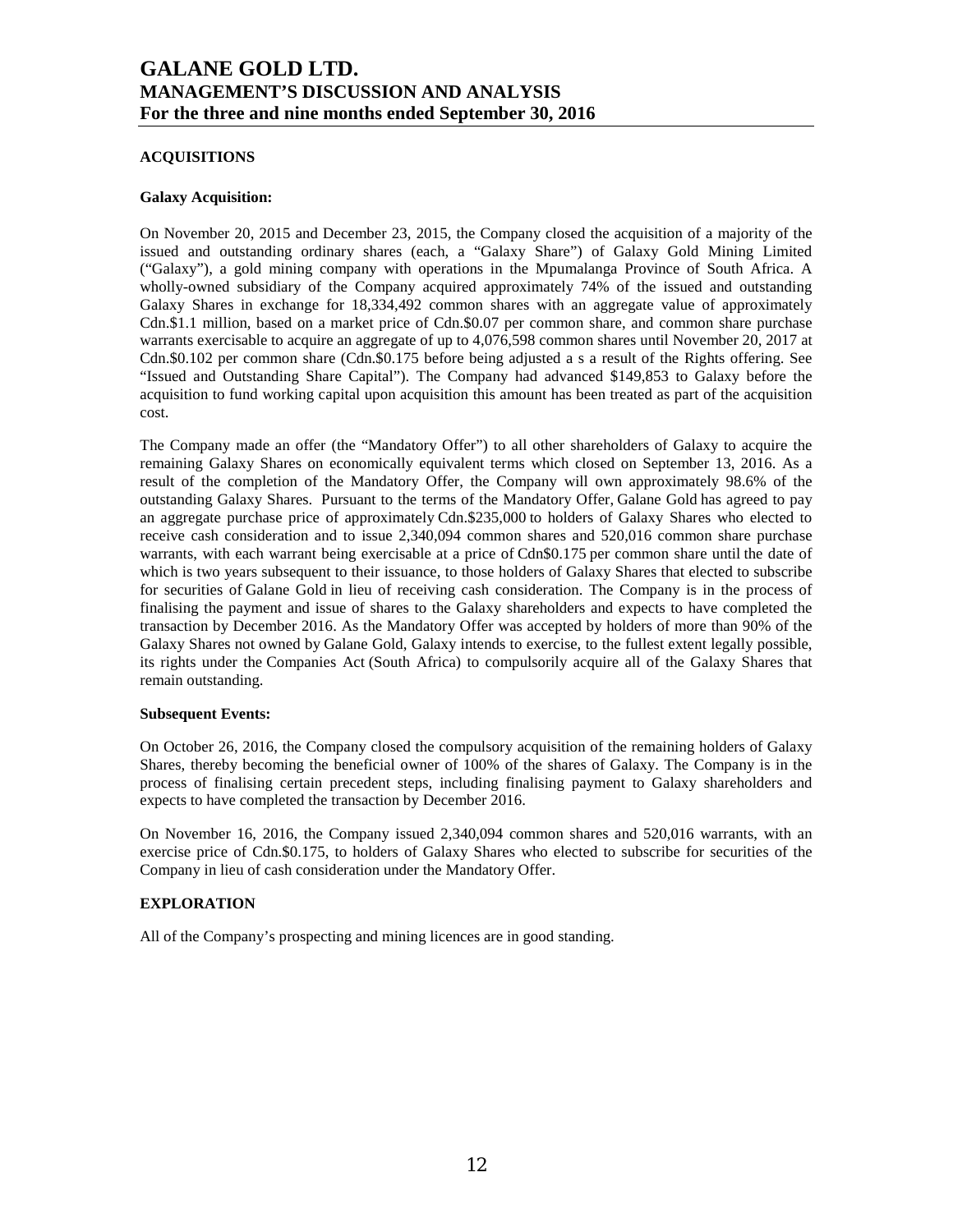# **LIQUIDITY AND CAPITAL RESOURCES**

The Company defines capital as consisting of shareholders' equity, being comprised of issued capital stock, contributed surplus and deficit and long term debt. The Company's objectives when managing capital are primarily to support the creation of shareholder value, but also to ensure that the Company is able to meet its financial obligations as they become due. The Company has not declared or paid any dividends on its Common Shares.

In order to fund the business activities intended in its current business plan, management expects that the Company's mining operations will continue to provide positive cash flow from its operations that is more than sufficient to support its corporate expenses, capital expenditure requirements and exploration activities. As described above under "Summary of Financial Position", at September 30, 2016, the Company had net current liabilities of \$3.6 million and generated \$0.1 million in positive cash flow for the period ended September 30, 2016. A continuation of the positive cash flows from operations, which will be increased by production from Galaxy and a reduction in capital expenditure, is expected to provide sufficient capital to the Company to fund annual operating expenses, repayment of all outstanding facilities, capital commitments budgeted until the end of 2017.

The Company's officers and senior management take full responsibility for managing the Company's capital and do so through monthly meetings and regular review of financial information. The Company's Board of Directors is responsible for overseeing this process.

### **ENVIRONMENTAL DISCUSSION**

The mining activities of the Company can give rise to obligations for site restoration and rehabilitation. Restoration and rehabilitation work can include land rehabilitation and site restoration. The extent of work required and the associated costs are dependent on the requirements in the local jurisdiction and the interpretations of the requirements by relevant authorities.

Provision for the cost of the Company's restoration and rehabilitation program is recognized at the time that environmental disturbance occurs. When the extent of disturbance increases over the life of an operation, the provision is increased accordingly. Costs included in the provision encompass obligated and reasonably estimable restoration and rehabilitation activity expected to occur progressively over the life of the operation and at the time of closure in connection with disturbances at the reporting date. Routine operating costs that may impact the ultimate restoration and rehabilitation activities such as waste material handling conducted as an integral part of a mining or production process are not included in the provision. Costs arising from unforeseen circumstances, such as the contamination caused by unplanned discharges, are recognized as an expense and liability when the event gives rise to an obligation that is probable and capable of reliable estimation.

Restoration and rehabilitation provisions are measured at the expected value of future cash flows, discounted to their present value and determined according to the probability of alternative estimates of cash flows occurring for each operation. Discount rates used are the ones most appropriate for the location of the mine. Significant judgments and estimates are involved in forming expectations of future activities and the amount and timing of the associated cash flows. Those expectations are formed based on existing environmental and regulatory requirements. As at September 30, 2016, the amount reflected in the Company's restoration and rehabilitation provision is \$4.1 million (on an undiscounted basis, the total payments are estimated at \$5.9 million) which was calculated by independent contractors.

The value of the provision is progressively increased over time as the effect of discounting unwinds, creating an expense recognized as part of finance costs. Potential changes in the laws and regulations could have an adverse risk on the actual restoration costs that the Company could incur in the future.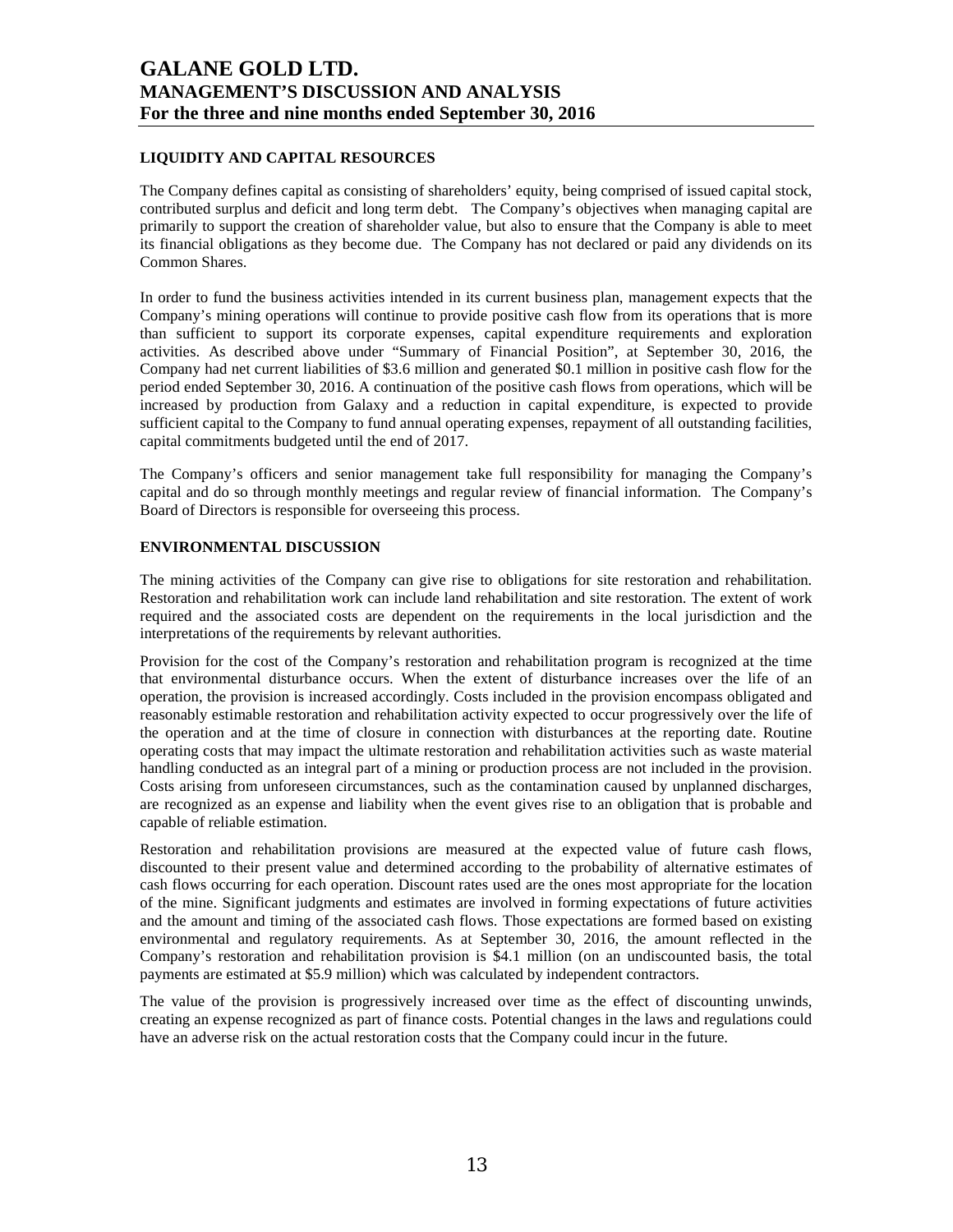## **FINANCIAL INSTRUMENTS**

The Company's financial instruments consist of cash, trade and other receivables, accounts payable and accrued liabilities, interest bearing loans and borrowing. The fair value of the Company's trade and other receivables, and accounts payable and accrued liabilities approximate their carrying value, which is the amount disclosed on the balance sheet dates due to their short-term maturities or ability of prompt liquidation. Cash, under the fair value hierarchy, is based on level-one quoted prices in active markets for identical assets or liabilities. The Company's other financial instruments, specifically interest bearing loans and borrowings are recorded at amortized cost using the effective interest rate method.

Strategic and operational risks are risks that arise if the Company fails to identify opportunities and/or threats arising from changes in the markets in which the Company operates. These strategic opportunities or threats arise from a range of factors that might include changing economic and political circumstances and regulatory developments and competitor actions. These risk factors are more fully addressed under the "Risks and Uncertainties" section of this MD&A.

Credit risk is the risk that one party to a financial instrument will cause a loss for the other party by failing to discharge an obligation. The Company is subject to normal industry credit risks. The Company currently has receivables for the purchase of the gold it produces, and other receivable balance consists of amounts outstanding on tax credits from governmental authorities, each of which are expected to be paid in the near term at face value. The Company's exposure to credit risk is minimal.

Liquidity risk is the risk that an entity will encounter difficulty in meeting obligations associated with financial liabilities. The Company's approach to managing liquidity risk is to ensure that it will have sufficient liquidity to meet liabilities when due. As at September 30, 2016, the Company had a cash, gold inventory, consumable inventory, ores stockpiles and receivables balance of \$11,272,386 (December 31, 2015 - \$11,476,338) to settle current liabilities of \$14,835,836 (December 31, 2015 - \$14,284,390). All of the Company's financial liabilities have contractual maturities of less than 30 days and are subject to normal trade terms. See "Liquidity and Capital Resources" section for further commentary on the Company's liquidity risks.

Interest risk is the risk that the fair value of future cash flows will fluctuate as a result of changes in market risk.

Currency risk is the risk that the fair value or future cash flows of a financial instrument will fluctuate because of changes in foreign exchange rates. The Company's operations are in Botswana, South Africa and Canada and its functional currency is U.S. dollars. The international nature of the Company's operations results in foreign exchange risk as transactions are denominated in foreign currencies, including the Botswana Pula, the South African Rand and Canadian Dollars. The operating results and the financial position of the Company are reported in U.S. dollars. The fluctuations of the operating currencies in relation to the U.S. dollar will, consequently, have an impact upon the reported results of the Company and may also affect the value of the Company's assets and liabilities. The Company monitors the volatility of foreign exchange rates and will hedge its currency risk if it determines that the need arises.

Market risk is the risk that the fair values of financial instruments or future cash flows of the Company will fluctuate because of changes in market commodity rates. The Company's efforts are currently focused on the production of gold. As such, the Company's future cash flows and valuation of its future mineral assets will be exposed to market risk on the price fluctuations of gold as a commodity.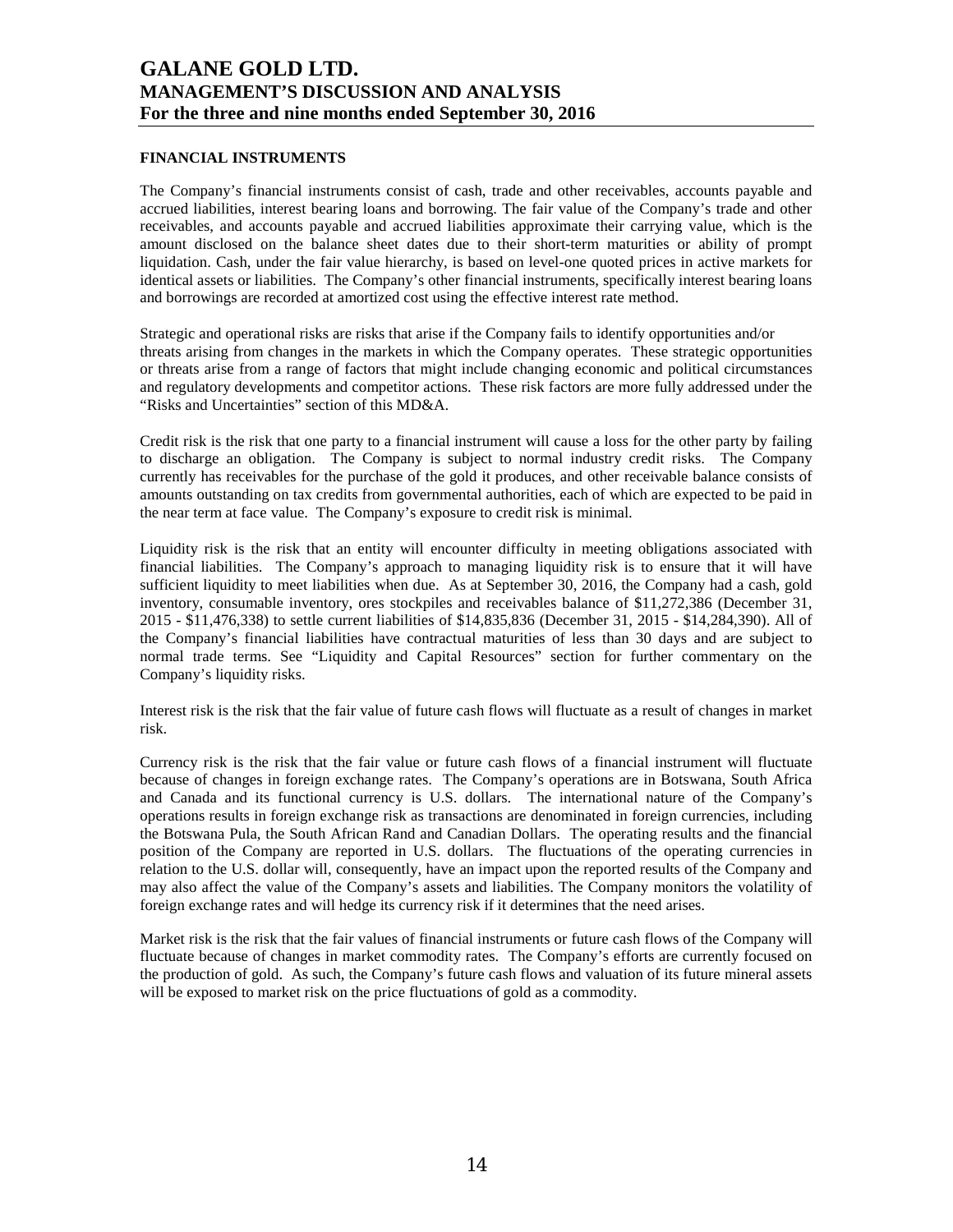## **ISSUED AND OUTSTANDING SHARE CAPITAL**

The Company's authorized capital consists of an unlimited number of Common Shares, of which 144,968,978 Common Shares are issued and outstanding as of the date of this MD&A.

Under the terms of the Company's adopted a stock option plan ("Option Plan") officers, directors, employees and consultants are eligible to receive grants of stock options to purchase Common Shares for a period of up to ten years from the date of grant, provided that the number of Common Shares reserved for issuance may not exceed 10% of the total issued and outstanding Common Shares at the date of the grant. As of the date of this MD&A, subject to the terms of the Option Plan, options to purchase 11,290,000 Common Shares are outstanding and options to purchase 3,206,898 Common Shares are available for grant.

Under the terms of the Company's share purchase plan ("SPP") each participating officer, director, or employee that has been employed with the Company or its subsidiaries for at least six months is entitled to receive the matching number of Common Shares acquired pursuant to the SPP at no cost to such officer, director or employee. Subject to certain conditions, such deferred matching shares will be issued to the participating officers, directors or employees over a three-year period following the date of the purchase of the qualifying shares. As of the date of this MD&A, the participating officers, directors and employees of the Company are entitled to be issued, subject to the terms of the SPP, an additional aggregate of 120,000 deferred matching shares.

Under the terms of the Company's deferred share unit plan ("DSU Plan") and subject to adjustment in certain circumstances, the maximum aggregate number of Common Shares that may be reserved for issuance pursuant to the DSU Plan is 13,262,888 Common Shares. As of the date of this MD&A, subject to the terms of the DSU Plan, participating officers, directors, employees and consultants of the Company may be issued an aggregate of up to 3,629,044 Common Shares pursuant to deferred share units awarded under the DSU Plan.

The Company is obligated to issue up to 7,375,000 additional Common Shares to the shareholders of Northern Lights Exploration Pty. ("NLE"), on a pro rata basis, if by July 27, 2018 certain exploration milestones are met within the NLE properties in the Tati Greenstone Belt in Botswana (the "NLE Properties").

In connection with the Galaxy Acquisition, the Company issued the warrants exercisable to acquire up to 4,596,614 Common Shares. See "Galaxy Acquisition".

On May 9, 2016, the Company closed an offering (the "Rights Offering") with eligible shareholders of Common Shares of record at close of business on April 8, 2016. A total of 71,314,442 Common Shares were issued pursuant to the Rights Offering at an issuance price of Cdn.\$0.01 per share for aggregate gross proceeds of approximately Cdn.\$713,000.

### **DEBENTURES**

The Company issued approximately \$2.4 million aggregate principal amount of unsecured convertible debentures (the "Galaxy Debentures") to settle outstanding debt or contractual obligations owed by Galaxy and its subsidiary Galaxy Gold Reefs (Pty) Ltd. The Galaxy Debentures mature on November 20, 2019 and bear 4% interest per annum, accrued and paid at maturity. The principal is convertible at the option of the holder into Common Shares at a price of Cdn.\$0.58 per share, based on a pre-determined exchange rate of \$1.00: Cdn.\$1.30,. The interest is convertible into Common Shares, based on a pre-determined exchange rate of \$1.00: Cdn.\$1.30, at a price per share equivalent to the greater of Cdn.\$0.58 and the Discounted Market Price (as defined by the TSX Venture Exchange), subject to acceptance of the TSX Venture Exchange.

In addition, on March 29, 2016, the Company announced that it and its subsidiary, Galaxy, entered into a full and final settlement agreement with Traxys Europe SA, Mine2Market S. à r.l. and certain others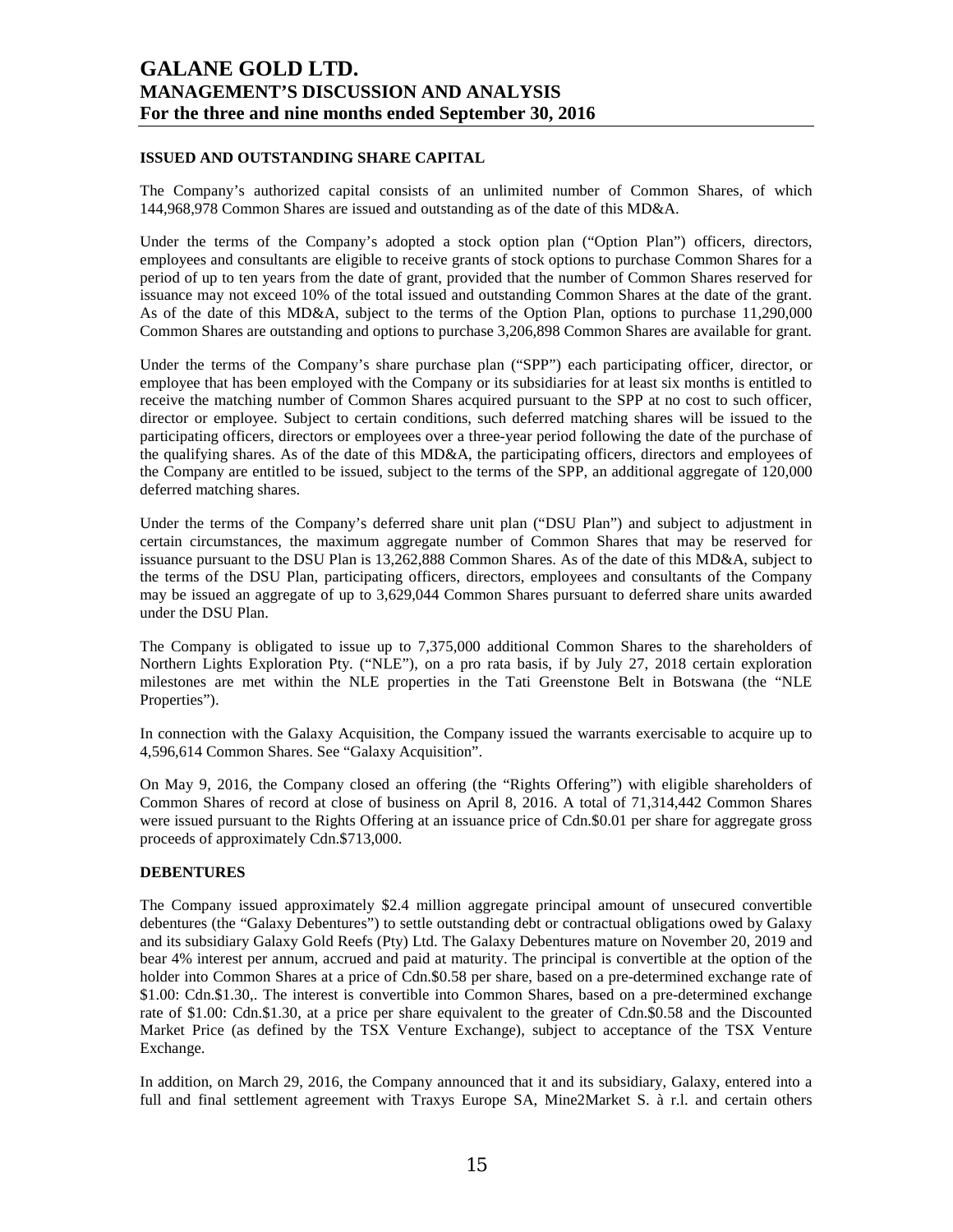(collectively the "Traxys parties") with respect to various outstanding claims arising from the time period when the Traxys parties operated Galaxy's mining operations. In connection with the settlement, the Traxys parties settled their claim for \$4.3 million of indebtedness in exchange for the issuance by the Company of approximately \$3.2 million aggregate principal amount of unsecured convertible debentures (the "Traxys Debentures"). The Traxys Debentures mature on November 20, 2019 and bear interest at 4% per annum, accrued and paid at maturity. The principal is convertible at the option of the holder into Common Shares at a price of Cdn.\$0.58 per share, based on a pre-determined exchange rate of \$1.00:Cdn.\$1.35. The interest is convertible into Common Shares, based on a pre-determined exchange rate of \$1.00:Cdn.\$1.35, at a price equivalent to the greater of Cdn.\$0.58 and the Discounted Market Price (as defined by the TSX Venture Exchange) at the time of conversion, subject to acceptance of the TSX Venture Exchange.

## **TRANSACTIONS WITH RELATED PARTIES**

During the nine months ended September 30, 2016, the following related party transaction occurred:

- Charles Byron, a former director of the Company:
	- o the Company paid rent of \$6,431 for office premises to Great African Services (Pty) Ltd., a company owned by a consortium of individuals that includes Charles Byron (2015 - \$9,693).

# **COMMITMENTS**

As at the date of this MD&A, the Company had the following commitments:

### **(a) Royalty expenses**

Production from the Company's Mupane operation is subject to third party royalties (included in mining costs) of 5% of revenues based on market prices at the date of shipment. For the nine month period ended September 30, 2016, the Company accrued \$1,279,567 in royalties (2015 - \$1,017,415).

## **(b) Operating contractual obligations**

The Company has operating lease obligations which relate to obligations in 2016 for land operating lease agreements as follows:

| $\bullet$ | Incurred during the nine month period ended September 30,2016 | \$234.782   |
|-----------|---------------------------------------------------------------|-------------|
| $\bullet$ | To be incurred in the remainder of 2016                       | \$86,062    |
| $\bullet$ | To be incurred $2017-2020$                                    | \$1,223,066 |

### **(c) Claims**

The Company is subject to the possibility of revised tax assessments for some years. The Company does not believe that, should unfavourable decisions arise from any review of its tax filings, that any amount it might be required to pay will be material. No amounts have been provided for in the Financial Statements.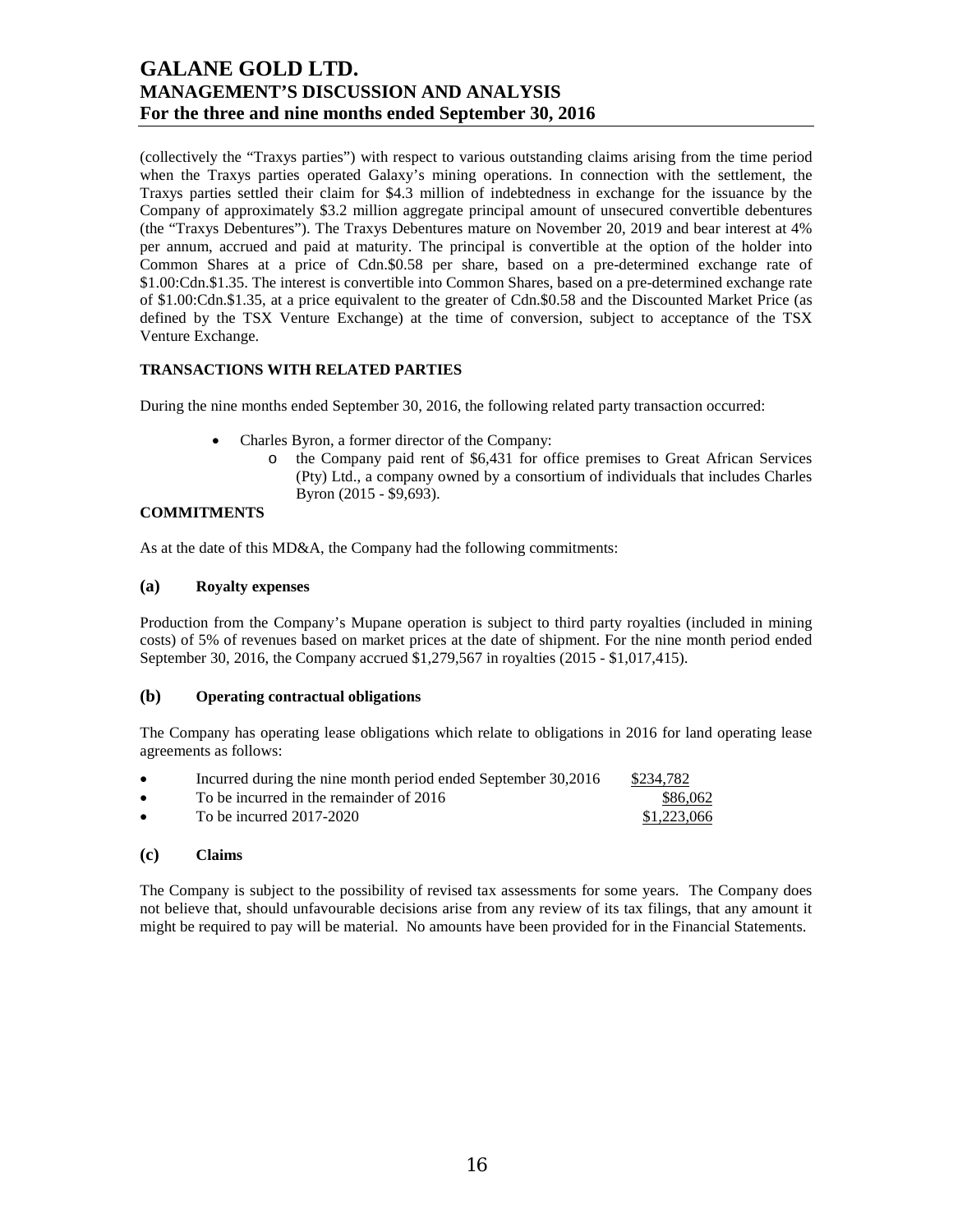## **FUTURE ACCOUNTING POLICIES**

The following new standards and amendments to standards and interpretations which were issued but not yet effective for the quarter ended September 30, 2016, have not been applied in preparing these Financial Statements. They are summarized as follows:

### **(a) IFRS 9 – Financial instruments**

The IASB has issued IFRS 9, Financial Instruments, which is a four-part project proposing to replace IAS 39, Financial Instruments: Recognition and Measurement. IFRS 9 is effective for annual periods beginning or after January 1, 2018, with early adoption permitted. The Company will evaluate the impact of the change to its financial statements based on the characteristics on its financial instruments at the time of adoption.

### **(b) IFRS 15 – Revenue from Contracts with Customers**

In May 2014, the IASB issued IFRS 15, Revenue from Contracts with Customers (IFRS 15). The standard replaces IAS 11 "Construction Contracts", IAS 18 "Revenue", IFRIC 13 "Customer Loyalty Programmes", IFRIC 15 "Agreements for the Construction of Real Estate", IFRIC 18 "Transfer of Assets From Customers" and SIC 31 "Revenue – Barter Transactions Involving Advertising Services". IFRS 15 is effective for periods beginning on or after January 1, 2018, permits early adoption, and is to be applied retrospectively. IFRS 15 clarifies the principles for recognizing revenue from contracts with customers. The Company is in the process of evaluating the requirements of the new standard.

### **(c) IFRS 16 – Leases**

In January 2016, the IASB issued IFRS 16 "Leases" ("IFRS 16"). This standard is effective for annual periods beginning on or after January 1, 2019, and permits early adoption, provided IFRS 15, has been applied, or is applied at the same date as IFRS 16. IFRS 16 requires lessees to recognize assets and liabilities for most leases. The Company is in the process of determining the impact of IFRS 16 on its consolidated financial statements.

**(d) Amendment to IFRS 2 – Classification and measurement of share based payment transactions**  On June 20, 2016, the IASB issued amendments to IFRS 2 Share-based Payment, clarifying how to account for certain types of share-based payment transactions.

The amendments apply for annual periods beginning on or after January 1, 2018. As a practical simplification, the amendments can be applied prospectively. Retrospective, or early, application is permitted if information is available without the use of hindsight.

The amendments provide requirements on the accounting for:

• the effects of vesting and non-vesting conditions on the measurement of cash-settled share-based payments;

• share-based payment transactions with a net settlement feature for withholding tax obligations; and

• a modification to the terms and conditions of a share-based payment that changes the classification of the transaction from cash-settled to equity-settled.

The Company intends to adopt the amendments to IFRS 2 in its financial statements for the annual period beginning on January 1, 2018. The extent of the impact of adoption of the standard has not yet been determined.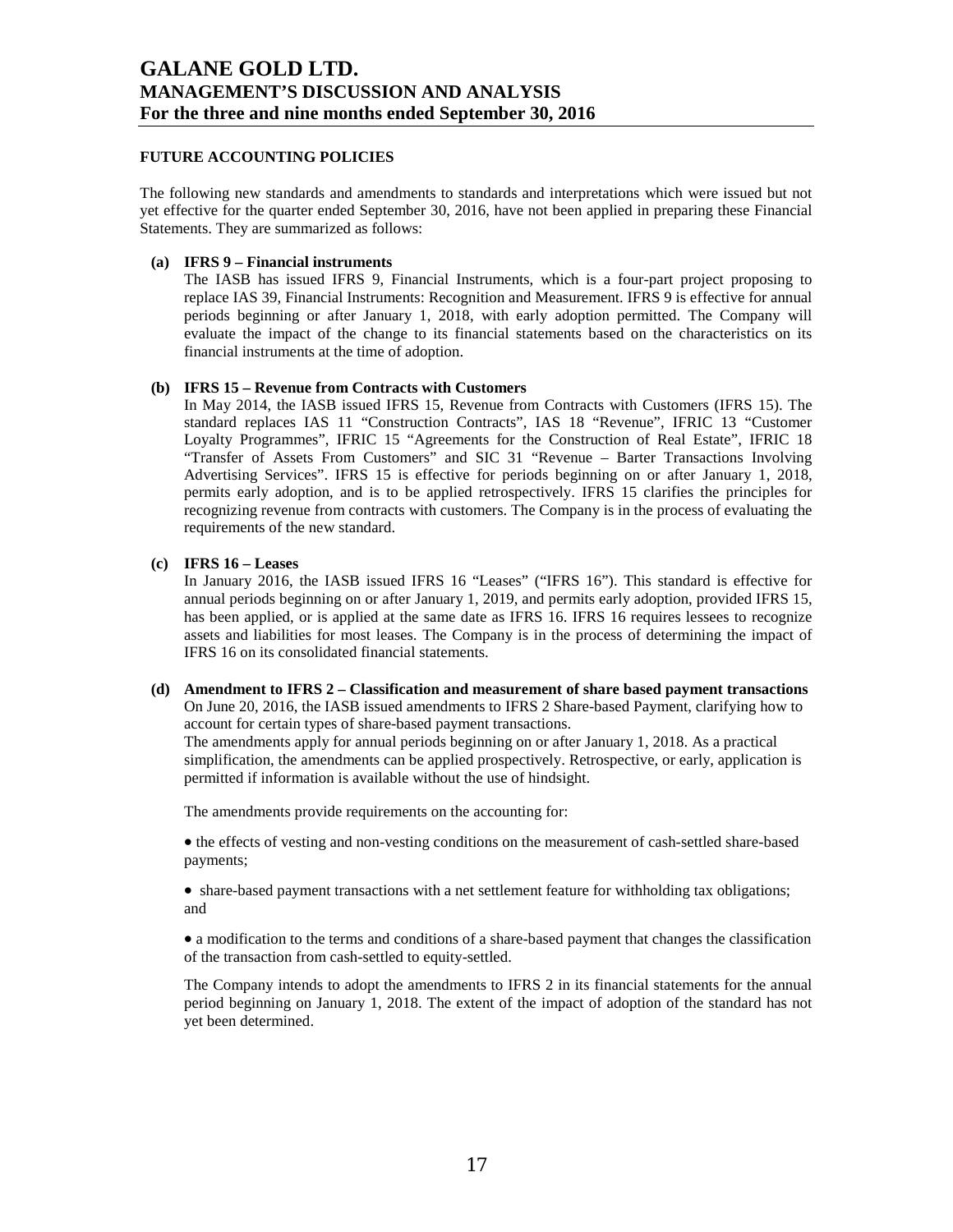## **OFF-BALANCE SHEET ARRANGEMENTS**

The Company currently has no off-balance sheet arrangements.

### **RISKS AND UNCERTAINTIES**

The Company is subject to various business, financial and operational risks that could materially adversely affect the Company's future business, operations and financial condition and could cause such future business, operations and financial condition to differ materially from the forward-looking statements and information contained in this MD&A. For a more comprehensive discussion of the risks faced by the Company, please refer to the Company's annual MD&A for the year ended December 31, 2015, available at www.sedar.com.

### **APPROVAL**

The Board of Directors of the Company has approved the disclosure contained in this MD&A.

### **ADDITIONAL INFORMATION**

Additional information relating to the Company, including the Company's annual information form for the year ended December 31, 2015, can be found on SEDAR at www.sedar.com.

### **SUPPLEMENTAL INFORMATION TO MANAGEMENT'S DISCUSSION AND ANALYSIS**

#### **Non-GAAP measures**

#### **Cash costs**

The Company's MD&A refers to operating cash cost per ounce, and operating cash cost excluding royalties per ounce, all non-GAAP performance measures, in order to provide investors with information about measures used by management to monitor performance. Management of the Company uses this information to assess how well the producing gold mines are performing compared to plan and prior periods, and also to assess the overall effectiveness and efficiency of gold mining operations.

Cash cost figures are calculated in accordance with a standard developed by the Gold Institute, which was a worldwide association of suppliers of gold and gold products and included leading North American gold producers. The Gold Institute ceased operations in 2002, but the standard is still an accepted standard of reporting cash costs of gold production in North America. Adoption of the standard is voluntary, and the cost measures presented herein may not be comparable to other similarly titled measures of other companies.

Cash cost includes mine site operating costs such as mining, processing, administration, and attributable realized derivative gain or loss, but are exclusive of impairment, amortization, reclamation, and exploration and development costs. Operating cash cost is the total cash cost less those costs capitalized as attributable to the removal of excess waste in developing new resources. These costs are then divided by the Company's ounces of gold produced to arrive at the cash cost measures on a per ounce basis. These measures, along with sales, are considered to be key indicators of a company's ability to generate operating earnings and cash flow from its mining operations. These measures of cash costs do not have any standardized meaning prescribed by IFRS and differ from measures determined in accordance with IFRS. They are intended to provide additional information and should not be considered in isolation or as a substitute for measures of performance prepared in accordance with IFRS. These measures are not necessarily indicative of net earnings or cash flow from operations as determined under IFRS. The following tables provide a reconciliation of cash cost measures for the mine to the mining costs excluding impairment, depreciation and amortization reflected in the Financial Statements.